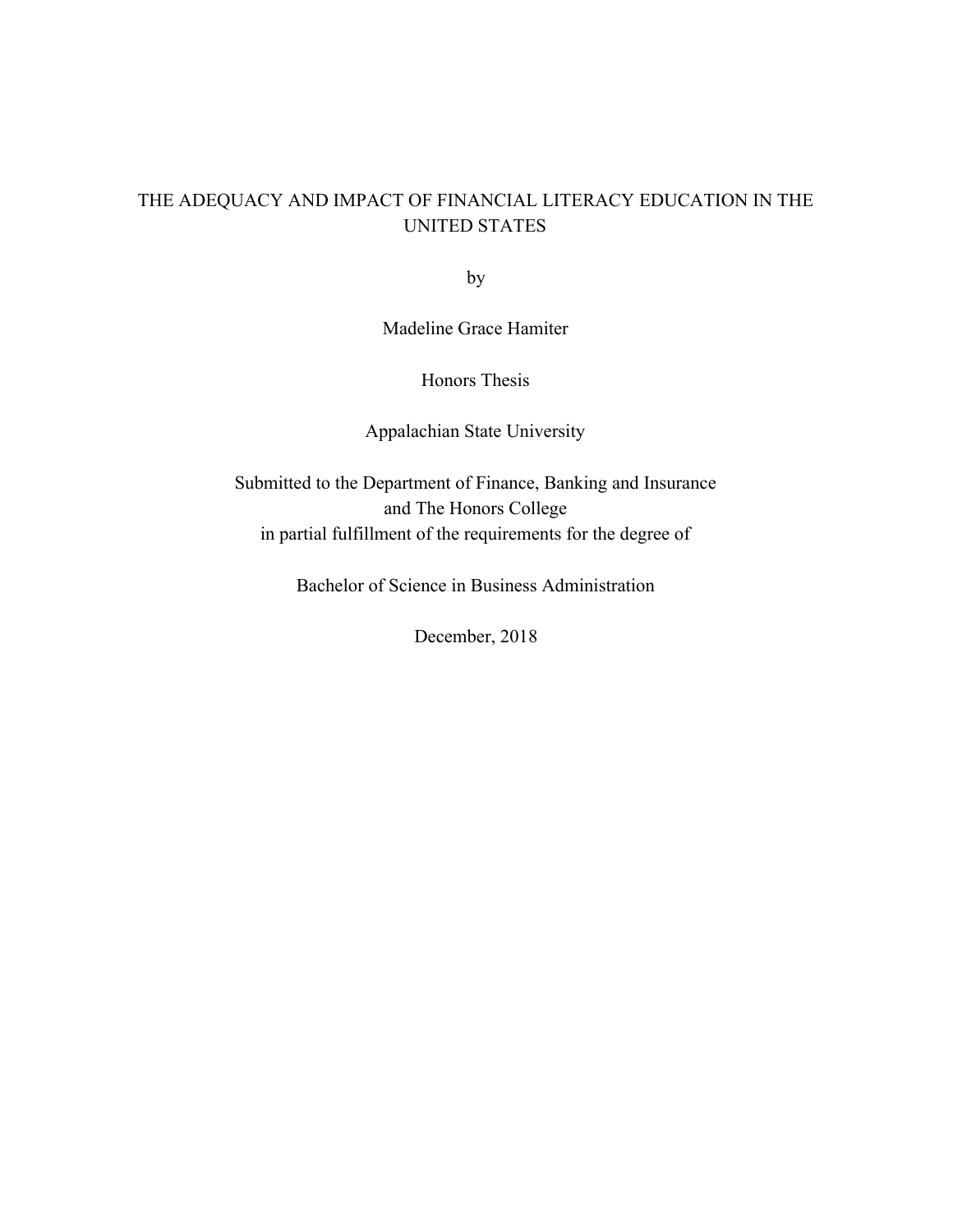| $\mathbf{I}$ . |              |  |
|----------------|--------------|--|
| II.            |              |  |
| III.           |              |  |
|                |              |  |
|                |              |  |
|                |              |  |
| IV.            |              |  |
|                |              |  |
|                |              |  |
|                |              |  |
|                |              |  |
|                |              |  |
|                | 3            |  |
|                |              |  |
| V.             |              |  |
|                |              |  |
|                | $1_{-}$      |  |
|                |              |  |
|                |              |  |
|                |              |  |
|                | $\mathbf{1}$ |  |
|                |              |  |
|                |              |  |
|                |              |  |
|                |              |  |
|                |              |  |
|                |              |  |
| VI.            |              |  |
| VII.           |              |  |
| VIII.          |              |  |
| IX.            |              |  |

# TABLE OF CONTENTS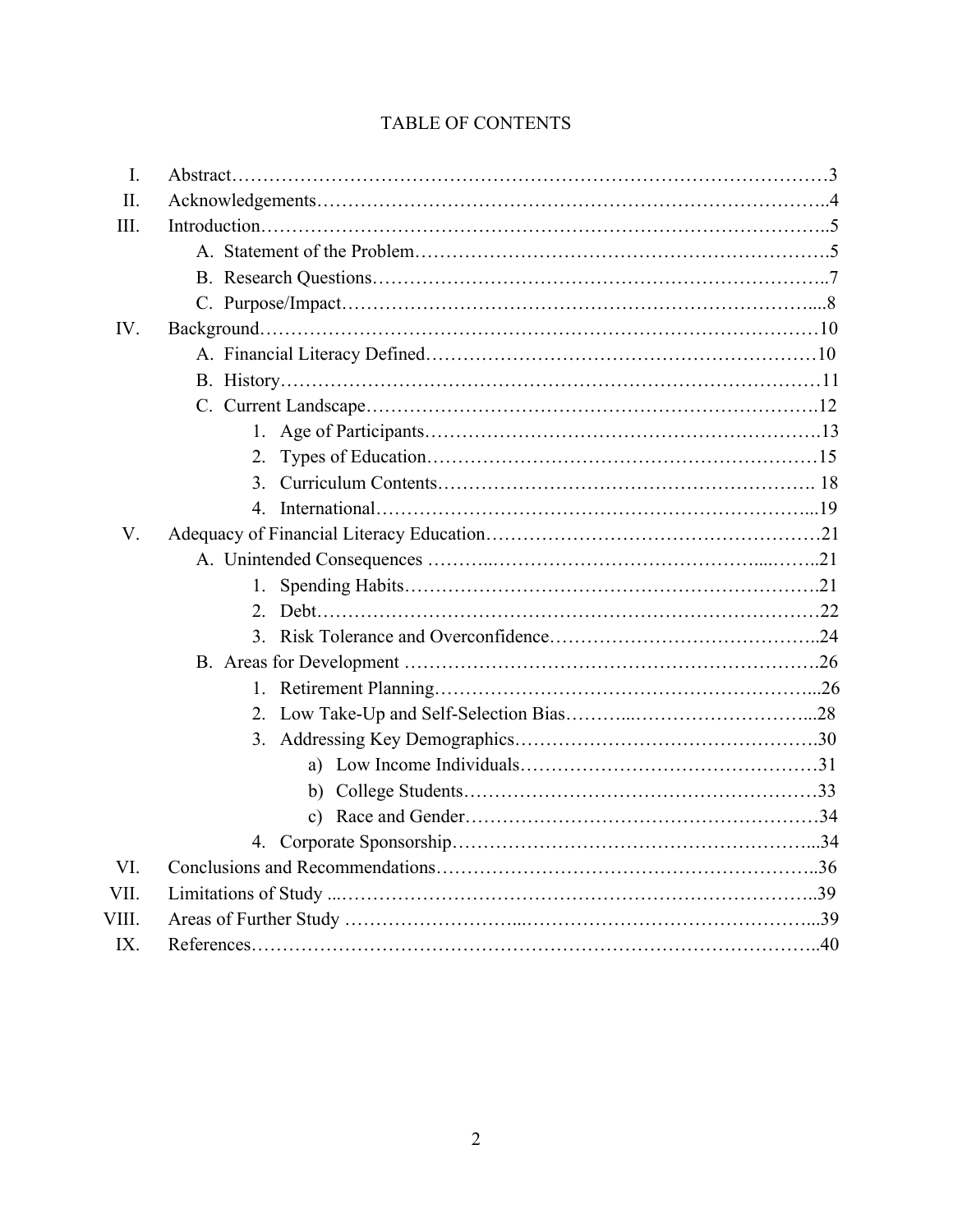# I. ABSTRACT

This study examines the current landscape of financial literacy with a focus on the adequacy, unintended consequences, and areas for development of current programming. The main goal is to determine if financial literacy is effective in accomplishing the goals of the program and how it can be improved. The impact of different types of financial literacy such as coaching and small, targeted classes are also examined. The following research questions are incorporated:

- 1. What is the current environment of financial literacy education in the United States, and what are its shortcomings?
- 2. What is the impact of current financial literacy education practices and how is this measured?
- 3. How do existing programs of financial education address at-risk populations?
- 4. How can change in financial behavior be achieved with programs combining financial education and counseling?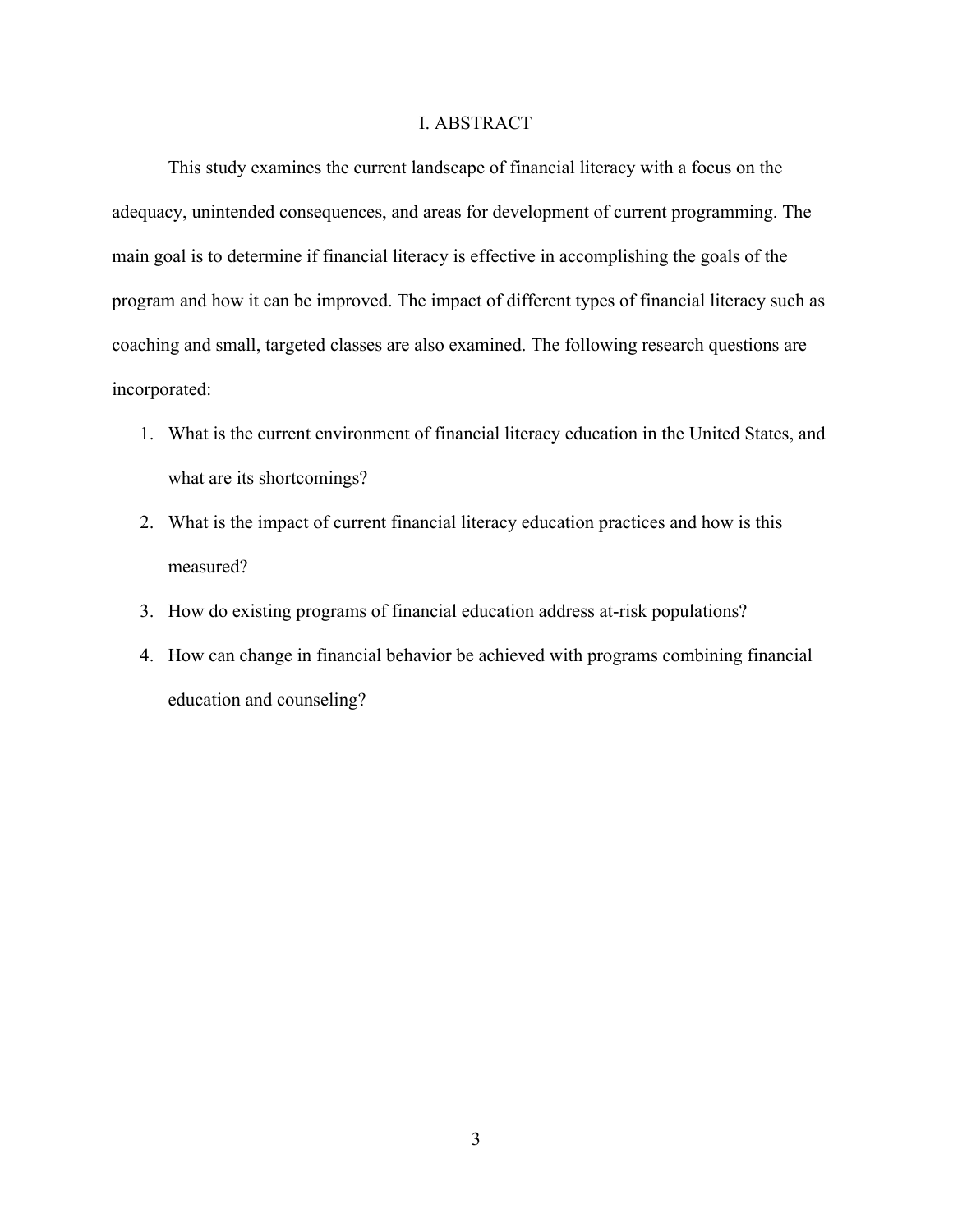# II. ACKNOWLEDGEMENTS

I would first like to thank my wonderful thesis advisor, Dr. Roten, for always believing in me and encouraging me to explore my interests. I would also like to thank Dr. Forsyth for always being willing to listen and talk over my ideas. It's professors like you both that make Appalachian State University such a special place.

I would also like to thank my Mom, for always supporting me in everything I do. I couldn't have done any of this without you.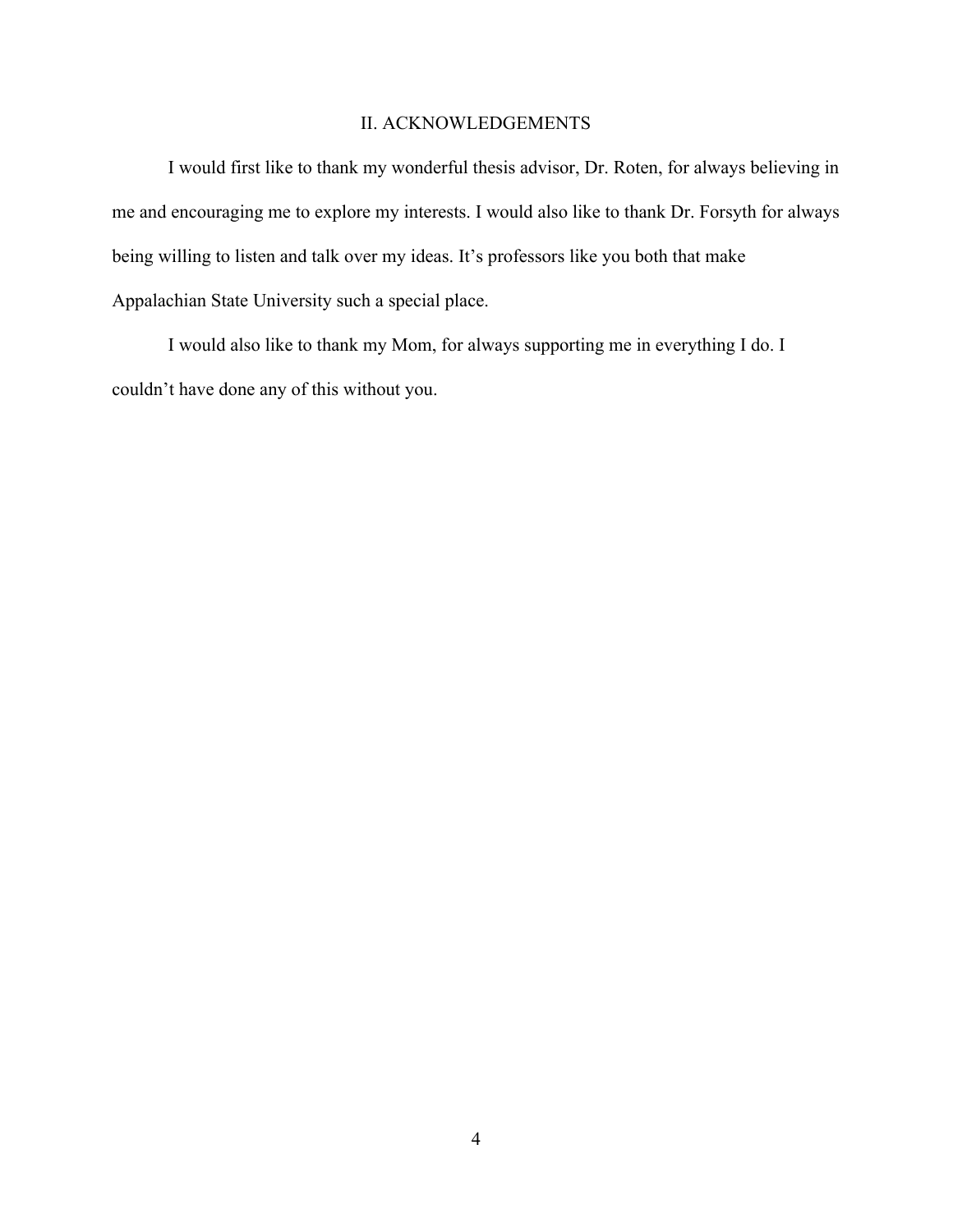#### III. INTRODUCTION

#### **Statement of the Problem**

Financial literacy is an important part of a balanced lifestyle. However, as financial markets and instruments become increasingly complex, the need for adequate financial education becomes even more important. Today, consumers are confronted with an incredibly diverse range of options, and it can be difficult for the average individual to choose between increasingly complex financial instruments (OECD 2006). Many of the financial literacy resources and classes available today offer only a shallow, basic education on the fundamentals of financial literacy. However, it has been proven time and time again that such generalized courses do not show significant results (Brown 2014).

In aggregate, consumer habits are showing increasingly alarming trends. "According to the Federal Reserve Bank of New York, the total household debt in the first half of 2017 has already reached \$12.8 trillion dollars, more than the \$12.7 trillion peak seen during the 2008 mortgage meltdown. And unlike the financial crisis in 2008, this new high is being driven by non-housing related debt, primarily credit card, student loan, and auto loan debt (Menard)." The student loan default rate more than doubled between 2003 and 2011, and 40 percent of borrowers are expected to fall behind on their loans by 2023 (Nova 2018).

"The depressing truth is that financial literacy is impossible, at least for many of the big financial decisions all of us have to make. If these things are perplexing to people with PhDs in economics, financial literacy is not the right road to go down (Menard)." Trying to educate the average person enough for them to effectively distinguish between loan packages or investment opportunities would be impossible. Even if it were possible, research suggests that financial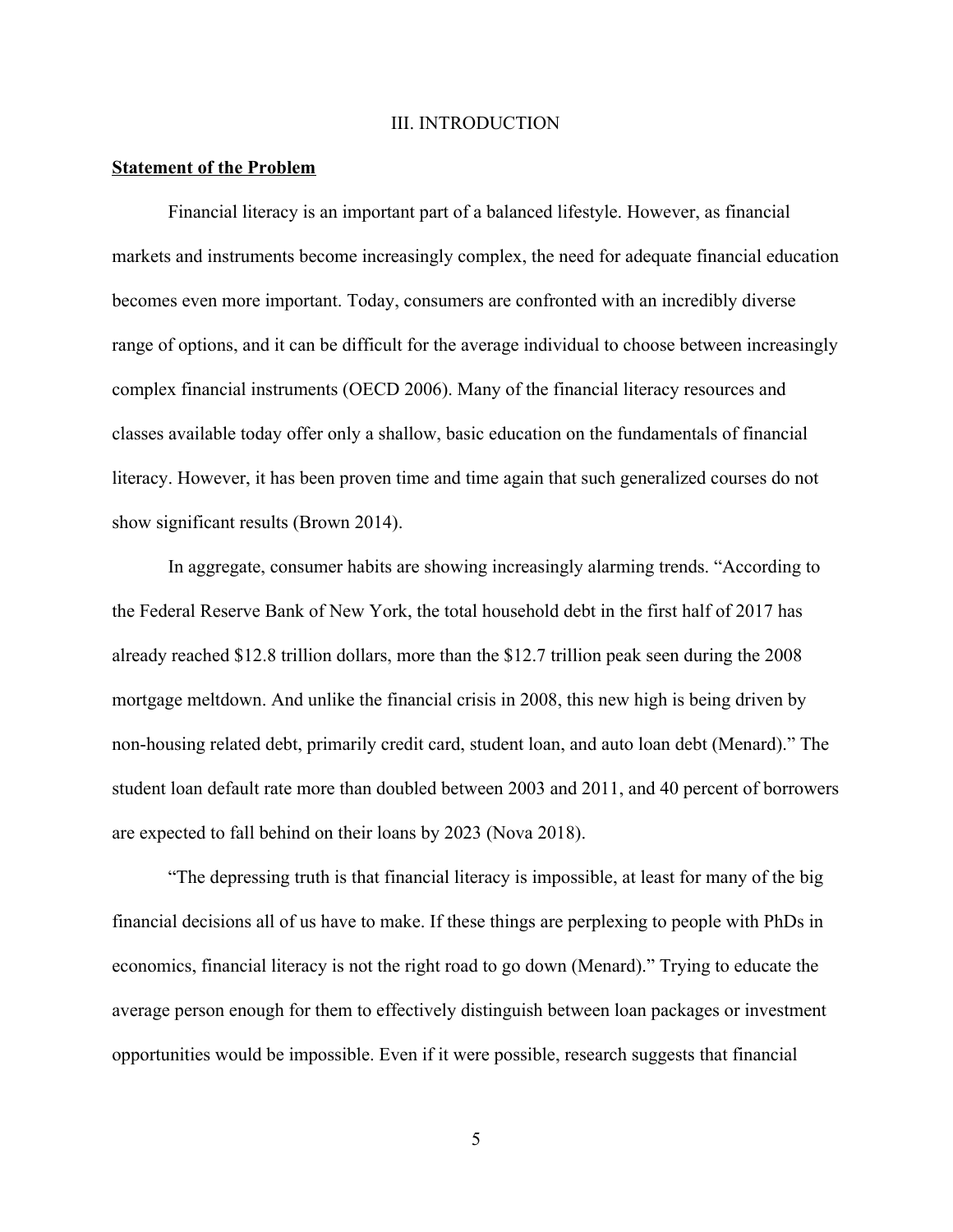education does not have a significant impact on financial behaviors after the course. This means that even if a person knows certain financial behaviors are good for them (like paying off a credit card balance every month, for example), the person may not change their behavior or retain this information in the long term (Peeters 2018).

Although financial literacy is not the comprehensive solution that it is sometimes portrayed to be, there are some initiatives that have been proven to show positive change. "Instead, increased exposure to mathematics courses was associated with and explained positive financial behaviors. And according to the Consumer Protection Financial Bureau (CFPB), 'There's no clear link between taking personal finance classes and saving more, paying off debts or raising your credit score.' (Brown 2014)."

The most effective and efficient financial literacy education is targeted, specific, and practical. According to the CFPB, there are five principles of financial education that make the biggest difference between success and failure:

"Principle 1: Tailor information to the specific circumstances, challenges, goals, and situational factors of the individuals served. Avoid a one-size-fits-all approach.

Principle 2: Provide just-in-time-information that is relevant and actionable to a specific situation or goal, so that information and skills are more likely to be retained.

Principle 3: Build generalizable skills, such as knowing where to find reliable information to make decisions and how to process information.

Principle 4: Build on motivation by supporting people to focus on their own values and standards, to persevere in the face of challenges, and to build confidence that they can achieve their financial goals.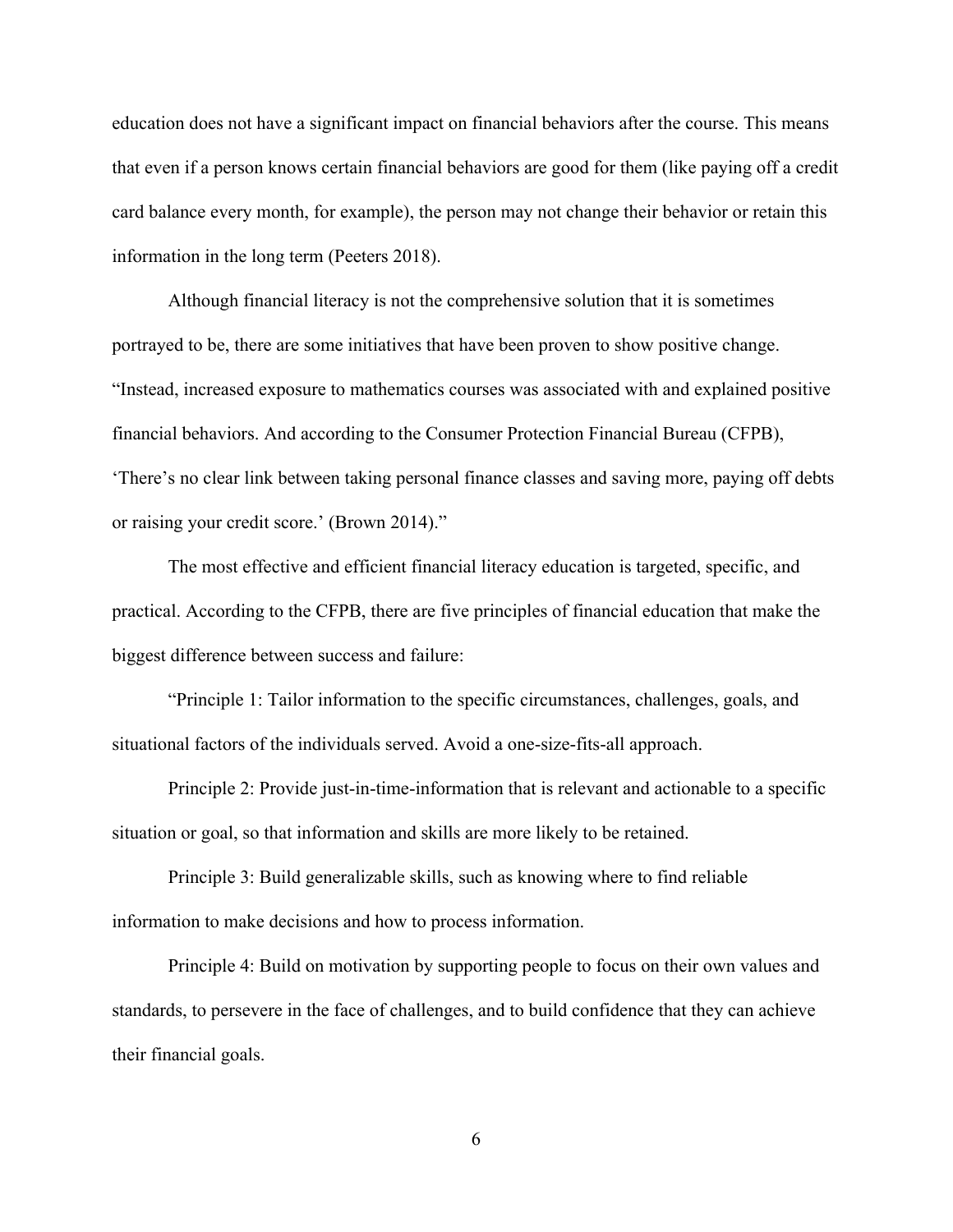Principle 5: Help create habits and systems so that it's easy to follow through on decisions."

Taken as a whole, these principles could be accomplished most effectively through coaching (Menard). Financial coaching, as opposed to financial literacy, focuses on "capability" instead of literacy (Loomis 2018). Financial coaching reflects a marked shift from passive saving to active investing or decision making in the world of financial literacy. The goal of coaching is to empower individuals to make their own decisions and to take ownership of their own futures.

In an ideal world, financial coaching would be available and easily accessible to everyone in need. However, because of the significant costs associated with hiring a financial coach this is not a feasible approach on a large scale. Instead, coaching in smaller groups has been implemented with success (Ibarra 2017, Peeters 2018, Loomis 2018).

If coaching is not a possibility, targeted group classes are another way to facilitate successful financial education. For instance, workshops on budgeting, credit management, and debt relief that provide specific, practical steps on how to accomplish goals can fill a similar (if slightly less adequate) role to individual coaching. The key to group classes is finding the greatest needs and targeting them.

Historically, financial literacy curriculums and large scale education efforts tend to view financial literacy in a vacuum, with very little consideration given to the social, political, and economic contexts affecting an individual's ability to maintain financial security and build wealth (Soroko 2015).

#### **Research Questions**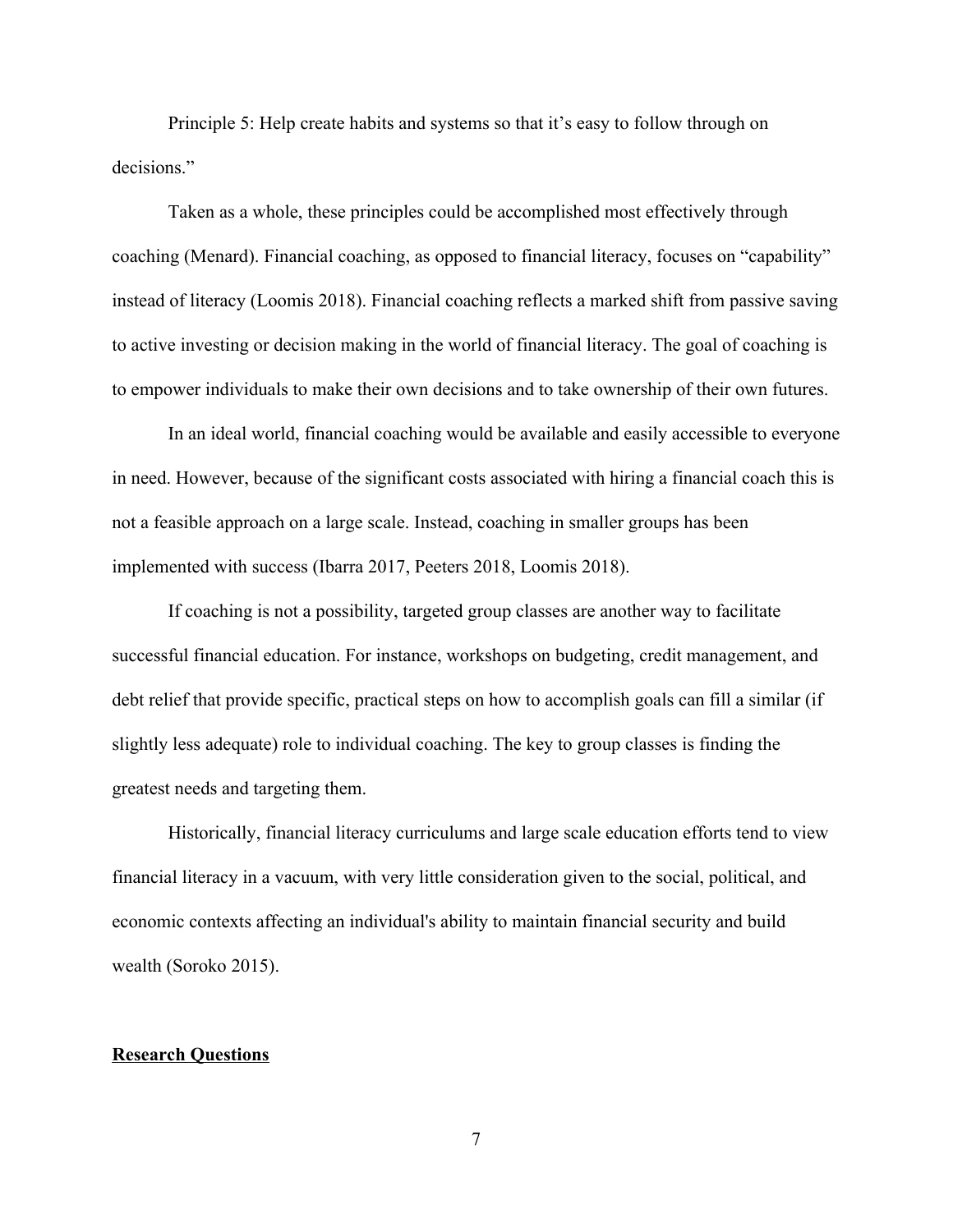In writing my thesis I have focused on the following research questions:

- What is the current environment of financial literacy education in the United States, and what are its shortcomings?
- What is the impact of current financial literacy education practices and how is this measured?
- How do existing programs of financial education address at-risk populations?
- How can change in financial behavior be achieved with programs combining financial education and counseling?

Although financial literacy is a topic of significant depth and breadth, I believe that focusing in on these specific questions will allow for the dissection of the most urgent issues. First, an examination of the current environment of financial literacy and the shortcomings is important to give context to the rest of the research and which areas to focus on. Second, examining the impact of current programs can help determine whether the current system is effective and efficient in accomplishing the goals of financial literacy. Third, I focused on how existing programs address at-risk populations, which can be more vulnerable to increasingly complex financial markets and systems. Lastly, I look at how changes in financial behavior can be achieved through various approaches in order to help determine which programs will be most useful to pursue in the future.

# **Purpose and Impact**

The ultimate goal of this paper is to examine the current environment of financial literacy with a practical, solutions-focused mindset. The most pressing issues facing financial literacy,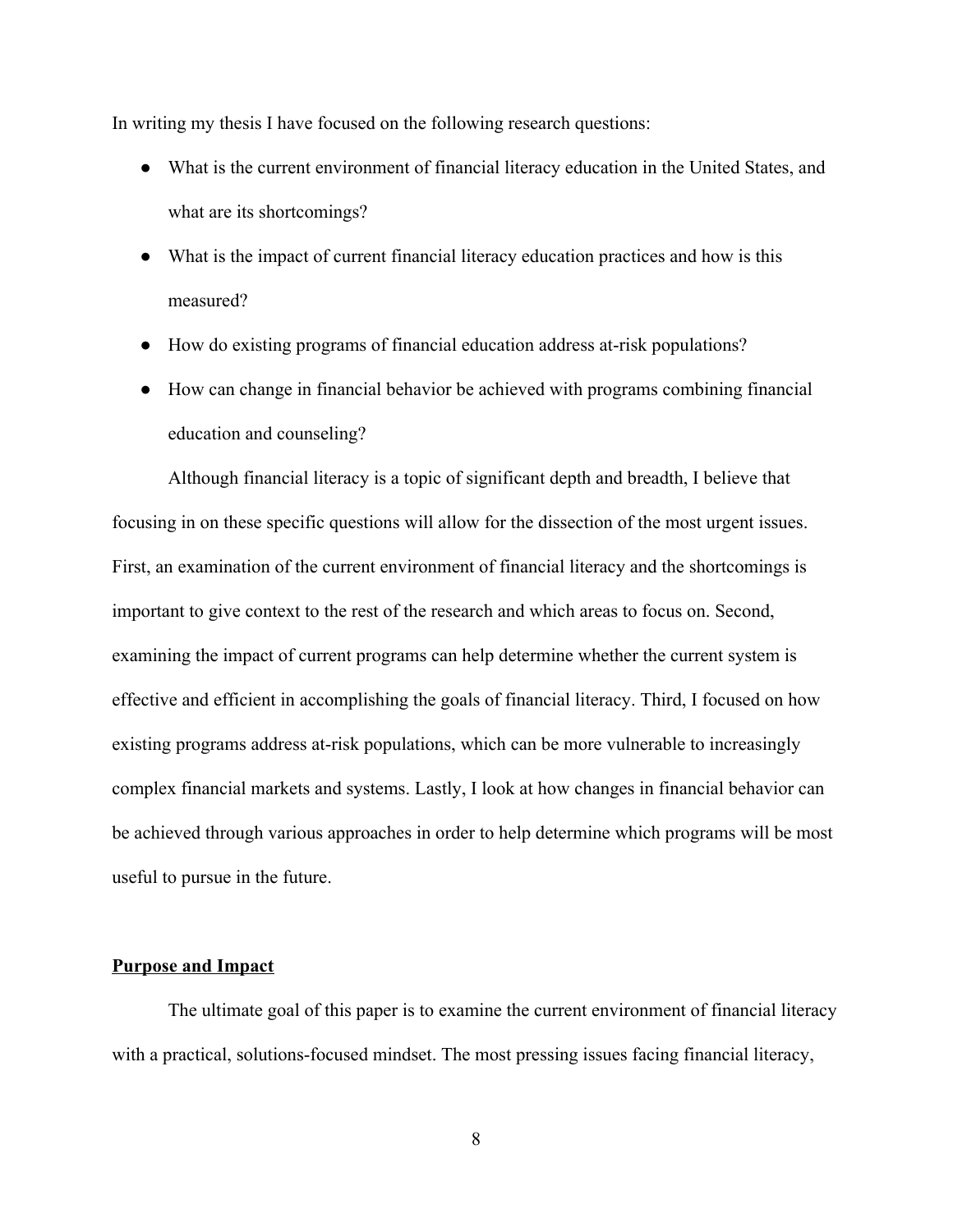such as lack of long term impact, low participation rates, and selection bias, will be analysed, and pragmatic solutions to them will be explored.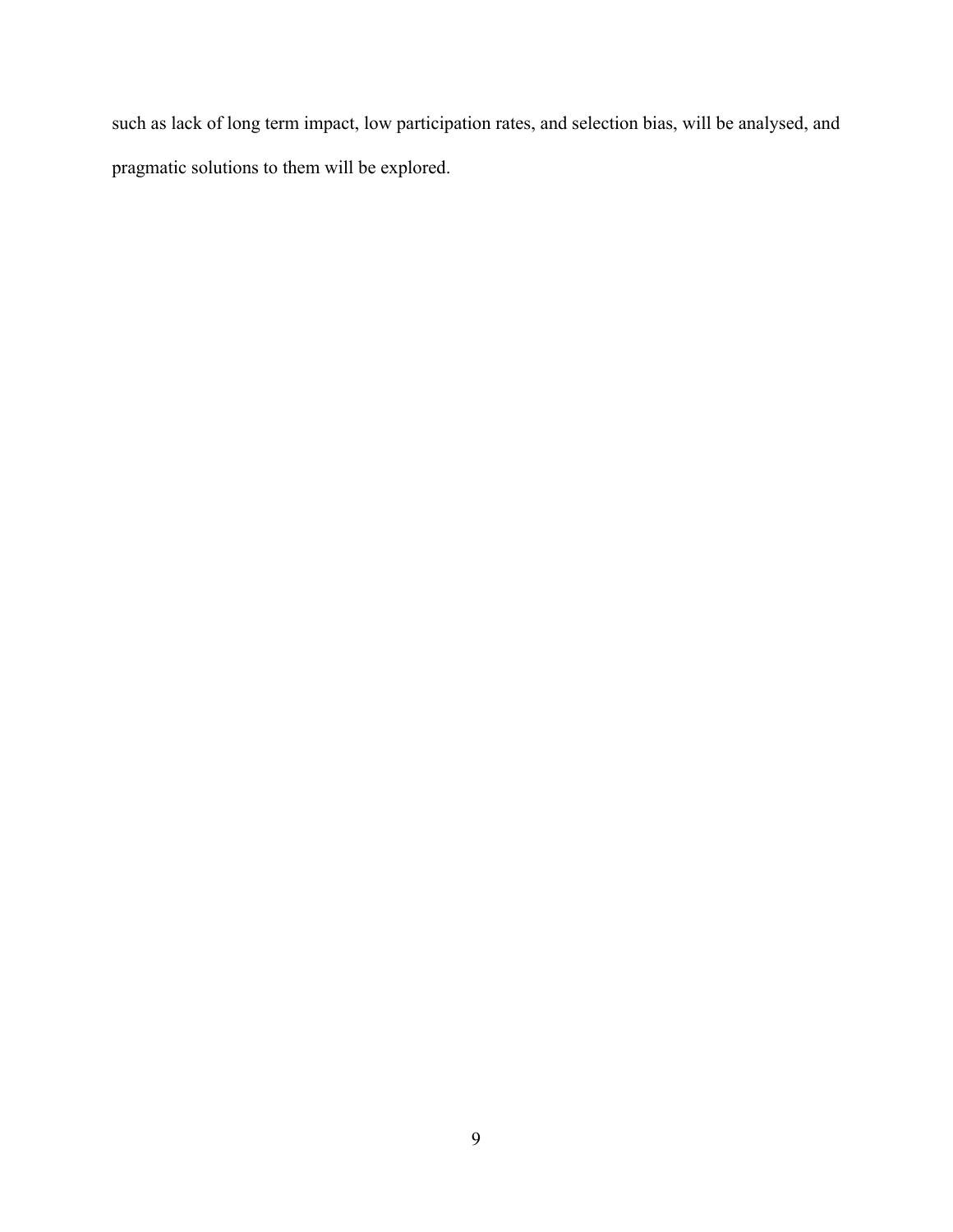#### IV. BACKGROUND

#### **Financial Literacy Defined**

Interestingly enough, many studies on financial literacy do not include a formal definition, and there is no universally accepted meaning outside of academic studies. According to one literature review, 72% of the studies examined did not include a definition of financial literacy (Huston 2010). Of those that did include definitions, they were often inconsistent, with some of them focusing on financial ability and others on financial knowledge. The definitions used by the U.S. Financial Literacy and Education Commission and the Jump\$tart Coalition were very similar. They included both knowledge and ability, and stated an intended outcome like lifetime financial security.

"Not having a precise and consistent construct conception limits the ability to conduct comparative analyses or assess financial literacy rates and their subsequent impact on financial well-being. This is a critical barrier because all other stages of instrument development depend on having a complete and well-defined construct (Huston 2010)." Research on financial literacy is significantly less effective if there is not a complete or consistent understanding of what financial literacy actually is.

An important distinction to highlight is the difference between financial literacy and financial capability. Financial literacy has two dimensions, firstly, understanding personal finance knowledge (literacy), and secondly, the successful use or application of that knowledge (ability). Financial knowledge is an integral dimension of, but not equivalent to, financial literacy. For the most part, when people promote financial literacy, they do so with the implication than an individual is capable of applying that knowledge to their own unique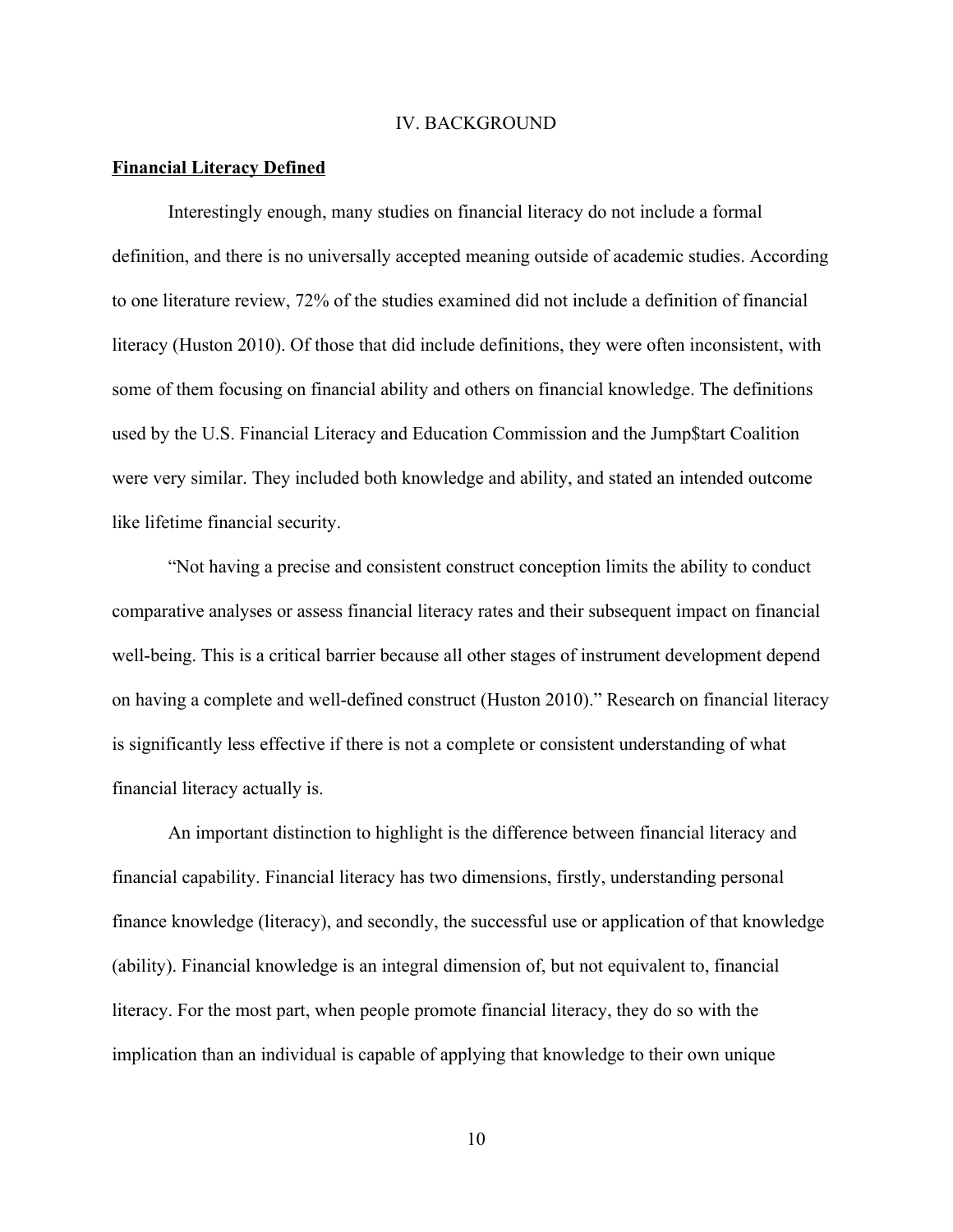situation. For the purposes of this paper, financial literacy will be defined as measuring how well an individual can understand and apply information related to personal finance.

### **History of Financial Literacy in the United States**

Financial literacy education in the United States has a long, uneven history. Since 1957, various US states have been adopting mandates to include financial education in the curriculum of high school students (Bover 2018). In 1998, when national governmental financial literacy programs first began to be tracked, only 21 states included personal finance in the state board educational standards, and only one state required a course to be taken by high school students. Personal finance education increased in prevalence until 2009, when new program growth largely stagnated. According to the Council for Economic Education, today there are 45 states that include personal finance in the state board standards, but still only 17 states that require a course to be taken by high school students.

Measuring the impact and adequacy of these programs has never been a formalized or common practice. In fact, "there currently are no standardized instruments to measure financial literacy (Rajapakse 2017)." In 2018, seven states require standardized testing of personal finance concepts. However, because there are no standardized instruments to measure financial literacy on a national level, each of the exams are created by individual state legislatures, making it impossible to compare results between state programs. In addition, standardized testing immediately after the completion of a course does little to determine the long term impact or retention of knowledge.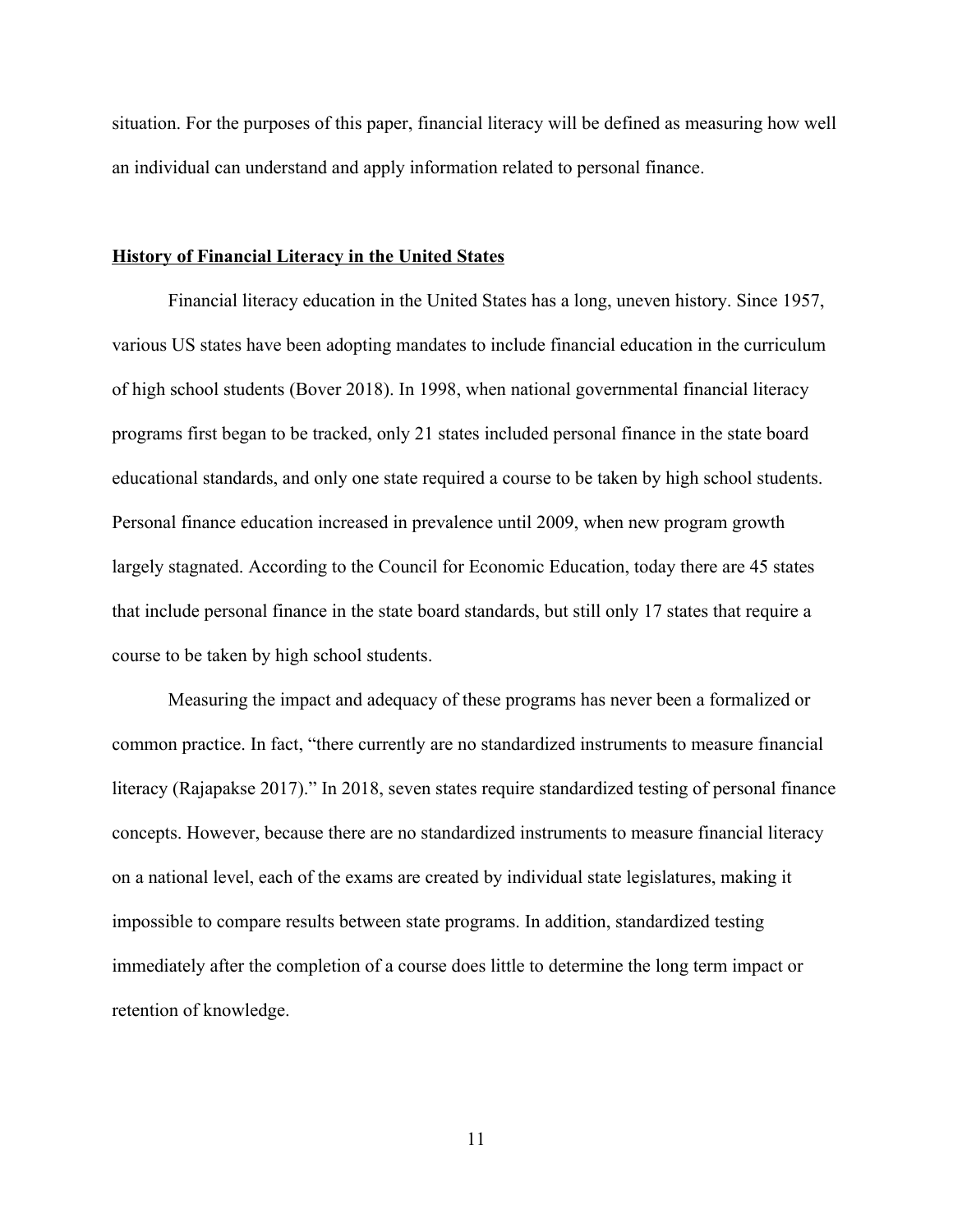It is a widely held belief that more financial literacy education leads to more desirable outcomes for consumers, such as a better understanding of the economy, greater propensity to save for retirement, reduced personal debt, increased emergency savings, and lower likelihood of using high-costs methods of borrowing (Survey of the States 2018). However, there is very little empirical evidence to back up these broad claims (Willis 2009).

The U.S. Financial Literacy and Education Commission was established under the Fair and Accurate Credit Transactions Act of 2003. Its mission is to spearhead the federal government's involvement in financial literacy education. In a 2006 report issued by the Commission, many claims were made about what financial literacy education can achieve, although the report also says that "there is little research on successful methods for financial education (Willis 2009)."

Supporters of financial literacy programs often advocate for educational programs by presenting statistics that demonstrate how uninformed Americans are about financial matters and how poorly they manage their financial affairs. But this approach only illustrates the problem, it does not prove the efficacy of a solution. Policymakers sometimes require mandatory financial education and counseling to help with bankruptcy and home mortgage foreclosures without proof that the education will help, or analysis on what types of education produce the best results. Considering the resources spent on financial literacy education and the opportunity costs of pursuing financial literacy, as opposed to other public policies that might improve consumer financial conditions, a thorough examination of the possibilities is needed.

#### **Current Landscape of Financial Literacy**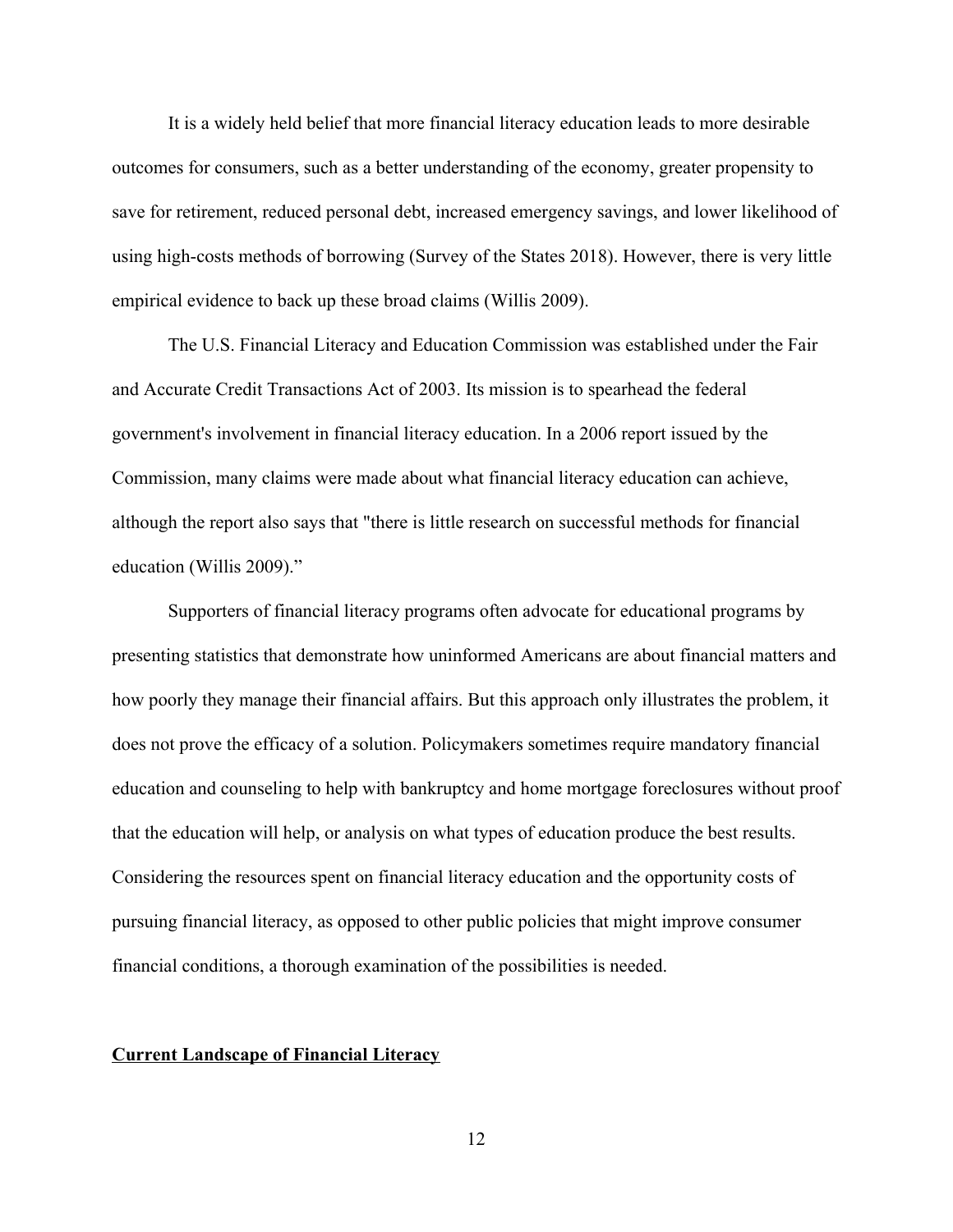## *Age of Participants*

Different age groups have different financial needs. College students, who are navigating student loans and credit card debt, have different needs and desires than people who are near the end of their careers and focused on retirement planning. In terms of financial literacy education, the majority of programs today focus on high school students. Other commonly targeted age groups are college students, elementary school students, and selected groups of adults.

Many financial literacy programs target high school students because, theoretically, they are old enough to understand the mathematical concepts behind interest calculations, but they are still young enough that they have not yet had to make consequential financial decisions. Mandating financial literacy education in high schools is also a way to reach a significant portion of the population. Even though this is by far the most common age group targeted, there is virtually no research to validate these assumptions, or to determine the ideal age to begin financial literacy education.

Over the past decade, financial education policies have also begun to include financial education in earlier grades. For example, in April of 2015, the Consumer Financial Protection Bureau issued a report recommending that policy makers consider infusing financial education throughout the K12 curriculum (Batty 2017). According to the report "When we start early with age-appropriate and relevant financial education and consistently reinforce those lessons throughout the K-12 years, we can give young people more chances to develop positive habits and behaviors (CFBP 2015)."

An important question to consider is whether or not learning about finances is appropriate at younger ages. Research on children's cognitive development and economic understanding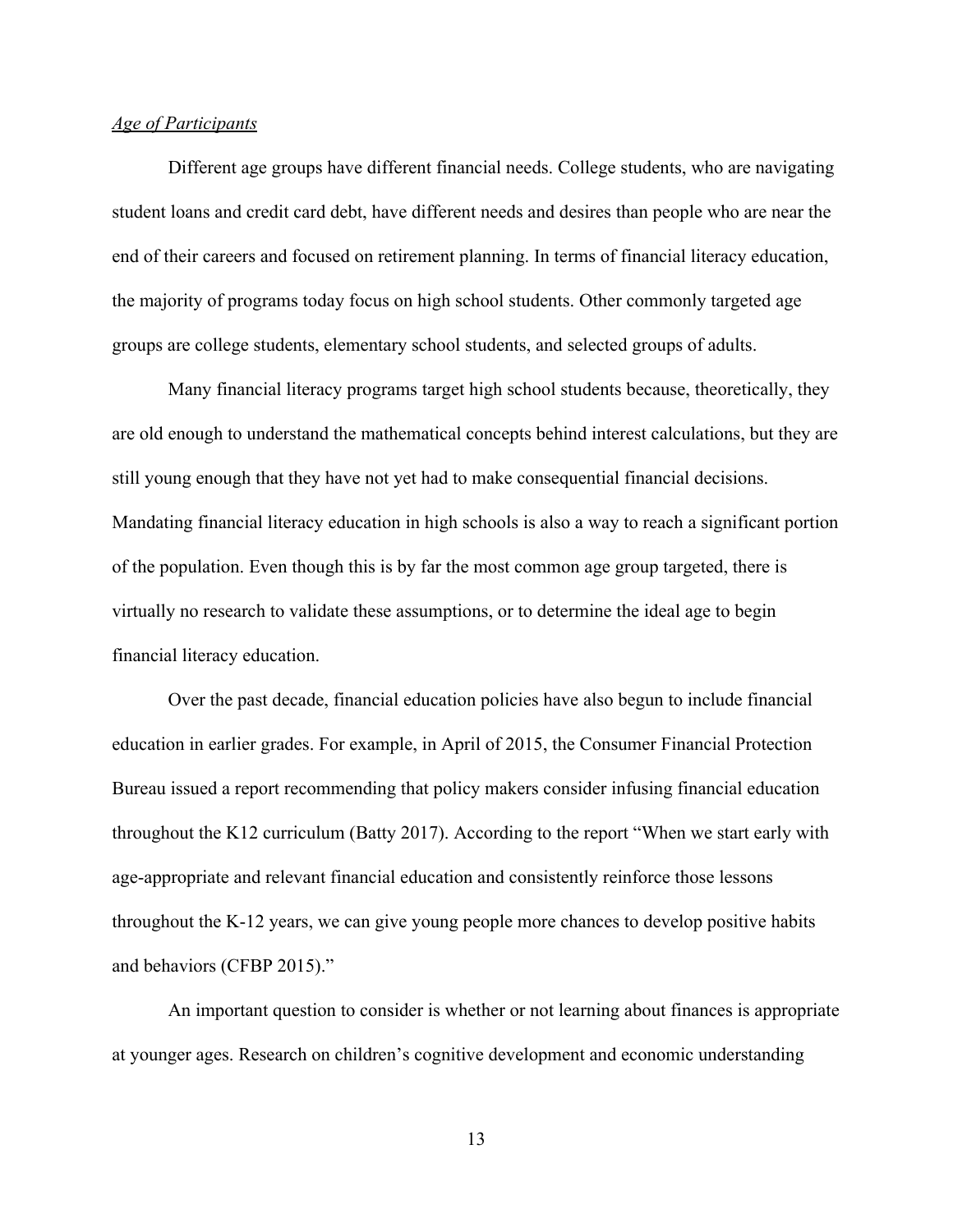indicates that children can understand financial concepts at younger ages than high school, and that their understanding is developed as early as age 12 (Batty 2017). But there are financial literacy programs that target age groups even younger than that. According to a 2017 study on elementary school students, experiential learning programs made a significant difference in financial knowledge, budgeting, socialization, and financial experiences after 10 weeks of participation in the program (Batty 2017). Knowledge gains made by students of a similar age group during a 3-5 hour formal instruction program on financial literacy also showed significant progress. However, more long-term studies are needed to assess the impact of education at earlier ages. One theory is that financial education that occurs earlier in life is forgotten more easily than education that occurs later in life. This phenomenon has been observed in some long-term studies on high school students (Brown 2014). There is a higher risk of this occurring in programs that target younger groups of students.

One of the most important age groups that need targeted financial education is college students. Student credit card debt has declined due to the Credit Card Accountability, Responsibility and Disclosure Act of 2009, but student debt usage has only shifted towards student loans (Wann 2017). The student loan balance in the United States is projected to be over \$2 trillion by 2022, and some experts predict that a significant portion of it will never be repaid; currently almost a quarter of student loan borrowers are in a state of delinquency or default. Because of the high debt burden taken on by students, many Americans are unable to buy houses and cars, start businesses and families, save or invest (Nova 2018).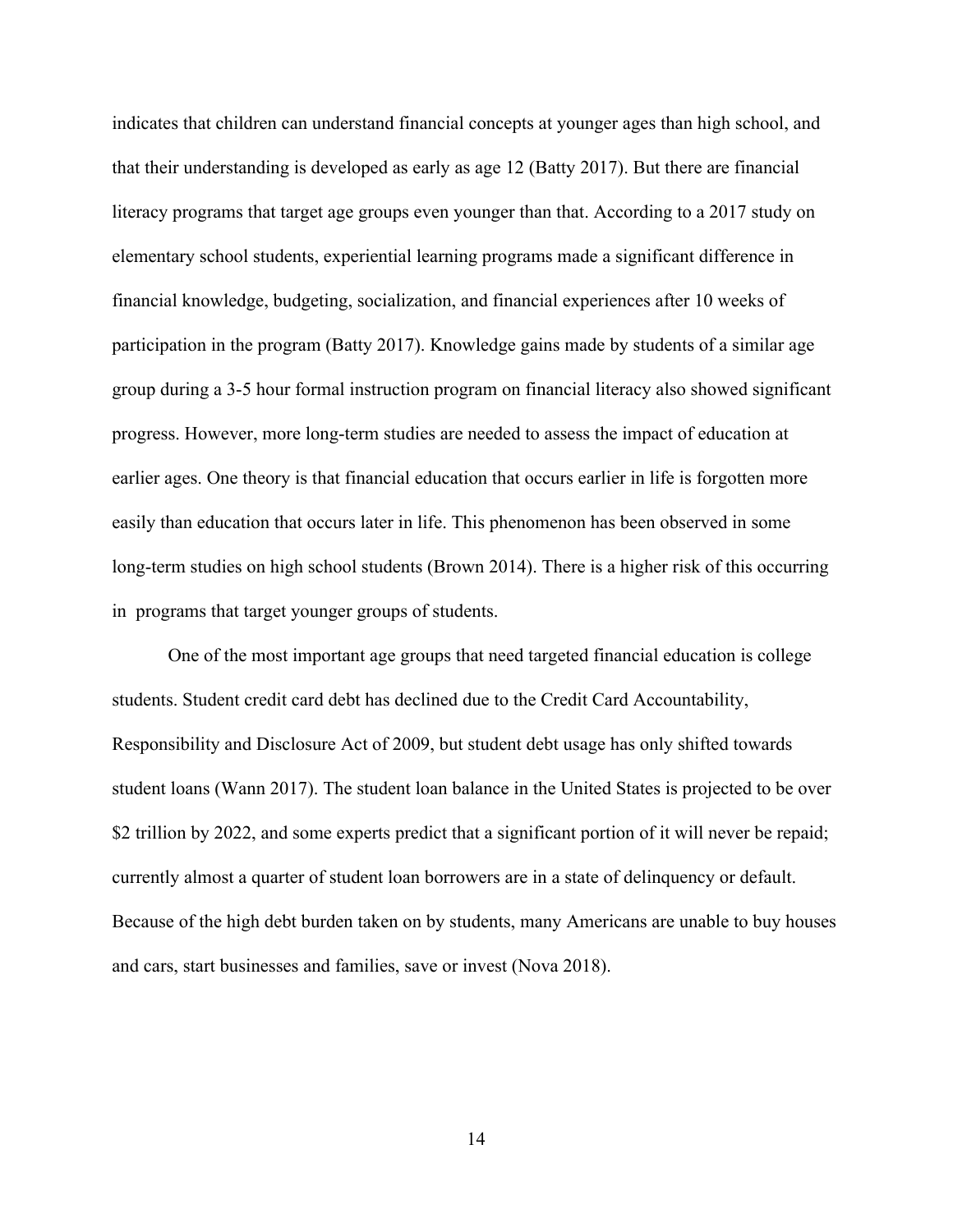"College students are at risk for dropping out of school due to financial problems. The National Center for Education Statistics (2012) found that 31% of college students leave school due to financial reasons (Wann 2017)." College is also the first time that many people need to make significant financial decisions that could impact the rest of their lives. Many colleges have individual financial literacy programs; however they are rarely incorporated into the college curriculum and are often incomplete or surface level.

The last major group that is often targeted by financial literacy programming is selected groups of adults. Adult financial literacy education tends to be more topical and targeted, as opposed to a wide group of people with generalized education. For example, some state governments require debt counseling for people who declare bankruptcy.

Throughout a person's life, financial literacy follows an inverted-U shape with respect to age (Xu 2012). Financial literacy levels peak when a person is middle aged, perhaps because this is when a person is making many major financial decisions, and is therefore more likely to apply and understand personal finance concepts. Financial literacy also declines in old age, perhaps because the market has changed significantly, the impacts of age-based cognitive decline, or because after retirement many people are no longer as concerned about actively managing their affairs. More research is needed to determine the cause of this pattern and how it can be remedied.

# *Types of Education*

There are several different types of financial education, including coaching, targeted classes, and generalized classes. High school students often take generalized classes. During the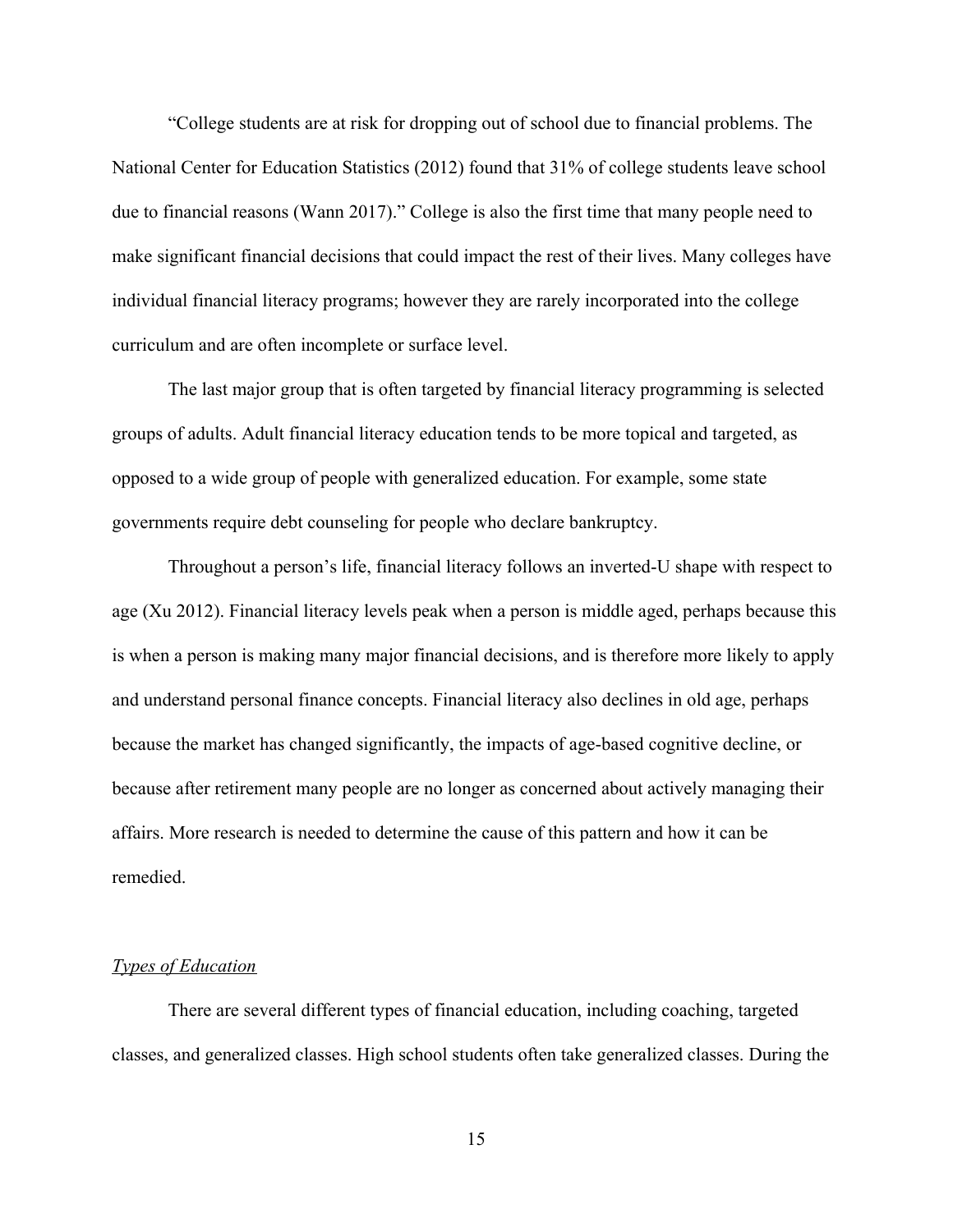course students are given a broad overview of concepts that are important to financial literacy. The idea behind generalized education is to give students a foundation upon which to build knowledge of more complex topics. This approach can become problematic when applied to a vulnerable population like low income families. A family with a net income of less than 20,000 a year will have very different financial needs than a family with an income of 65,000 a year. And yet, most financial literacy curriculums do not address the unique challenges that individuals face, instead opting for a prescriptive, one-size-fits-all approach (Soroko 2015).

A second, extremely different approach to financial literacy is coaching. Essentially the opposite of a one-size-fits-all strategy, coaching is an individual approach to financial literacy education were consumers are paired with "coaches" whose goal is to help them accomplish their financial goals. Coaches can be financial professionals with a wealth of knowledge and experience, or they can be fellow citizens with training in motivation and empowerment (Loomis 2018).

As opposed to generalized financial education, financial coaching is anchored in behavioral change instead of transferring financial knowledge (Peeters 2018). It is often tailored to the specific needs of the individual. It can be administered face-to-face, but credit counseling through telephone has also become a widespread practice. Coaching is most often used as a solution to a specific problem among adult consumers.

For example, a study conducted by the U.S. Department of Housing and Urban Development found that "housing counseling can be an effective intervention in helping distressed homeowners avoid foreclosure (Myhre 2017)." During 2008, the subprime mortgage crisis plunged global financial markets into chaos. Although greed, fraud, ineffective consumer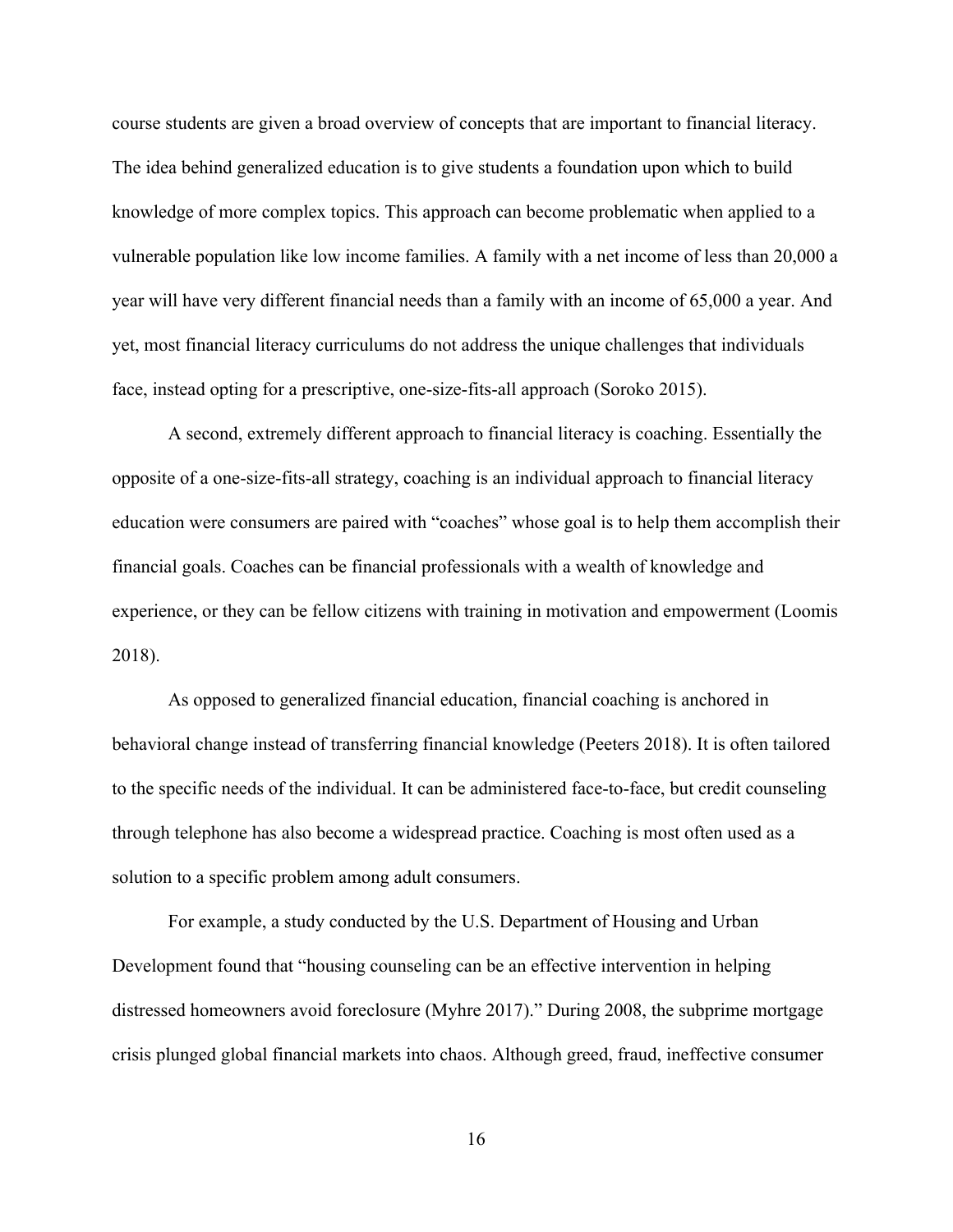protections, and deeply flawed financial modeling were all contributing factors to the crisis, many borrowers lacked the knowledge necessary to make informed decisions. For instance, an Option Adjustable-Rate Mortgage (Option ARM) loan, which was one of the most popular mortgage choices during the lead up to the financial crisis, allowed borrowers to make very small payments on their debt, an attractive feature for low-income borrowers. However, many borrowers did not realize that the loan amount might actually increase over time if the payments were not sufficient to cover interest costs as rates increased. Many consumers lacked the financial sophistication to realize the risk of a loan like this, which unscrupulous lenders were quick to take advantage of.

With housing prices skyrocketing and financial institutions relaxing their lending standards to dangerous levels, misleading, overly optimistic information began to saturate the media. Opportunistic and predatory lending behavior, like ARM loans and other unethical practices, reached new heights. The complexity and variety of mortgage products offered made it almost impossible for the everyday citizen to make the right decision for their own unique situation, regardless of their level of knowledge about generalized financial literacy concepts.

As a defensive measure, mortgage counseling grew in popularity in the years after the financial crisis. According to a study of over 240,000 loans, clients who received mortgage counseling were 2.83 times more likely to receive a loan modification, and were 70 percent less likely to re-default on a modified loan than were similar borrowers who did not receive counseling (Myhre 2017). The study also found that longer hours of counseling significantly reduced the probability of withdrawing from the loan modification process. Specifically, eight additional hours of counseling doubled the odds of avoiding foreclosure.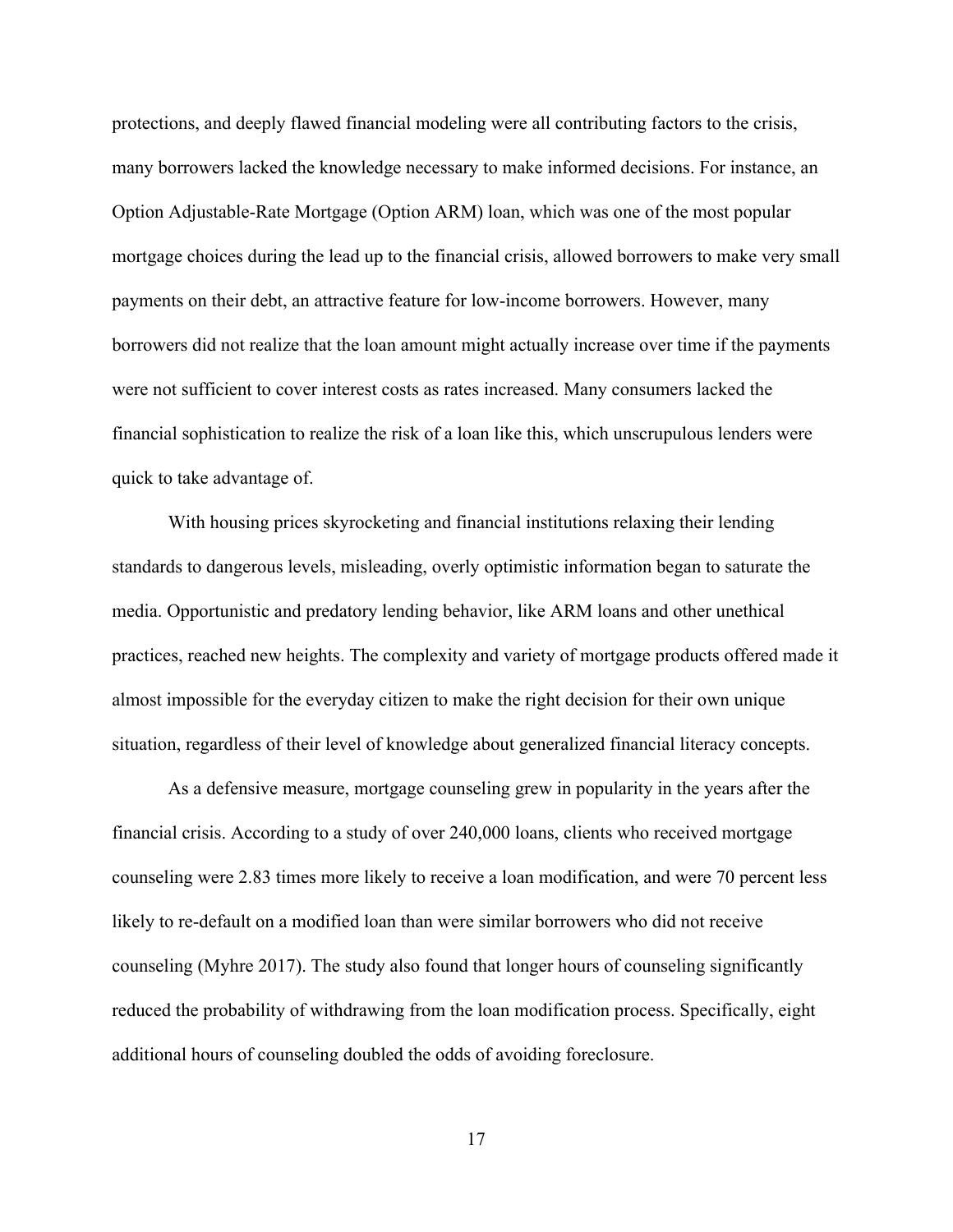Because counseling must be conducted on an individual basis and preferably by qualified financial professionals, counseling programs are much more expensive than generalized education. However, generalized education is not always an efficient solution, because it does not address specific needs and often fails to adequately prepare consumers for a complex and occasionally malicious marketplace.

 A third type of financial literacy education involves a mixture of the two previous approaches. Small, targeted classes, where financial literacy is taught in a setting similar to group therapy can also be very effective. Peeters found that, "group and individual interventions are comparable in their effectiveness. The efficiency of group work makes it preferable over individual therapy from a policy-based perspective by reducing costs and staff deployment (Peeters 2018)." An added benefit to group based methods is that when groups are selected carefully and are composed of members in the same peer group, they can act as social supports by encouraging members to make positive behavioral changes, while simultaneously holding each other accountable.

#### *Curriculum Contents*

In addition to the structure of the financial literacy education program, the content of the programming is also a source of contention. According to Peeters, "there seems to be no consensus in the literature on which personal finance principles are needed by every adult (Lyons, White, and Howard 2008; Sprow 2010). Cultural factors and differences in financial systems between countries make it difficult to reach consensus. Many programs have been developed, mainly in the United States, but the content and the approach of these programs differ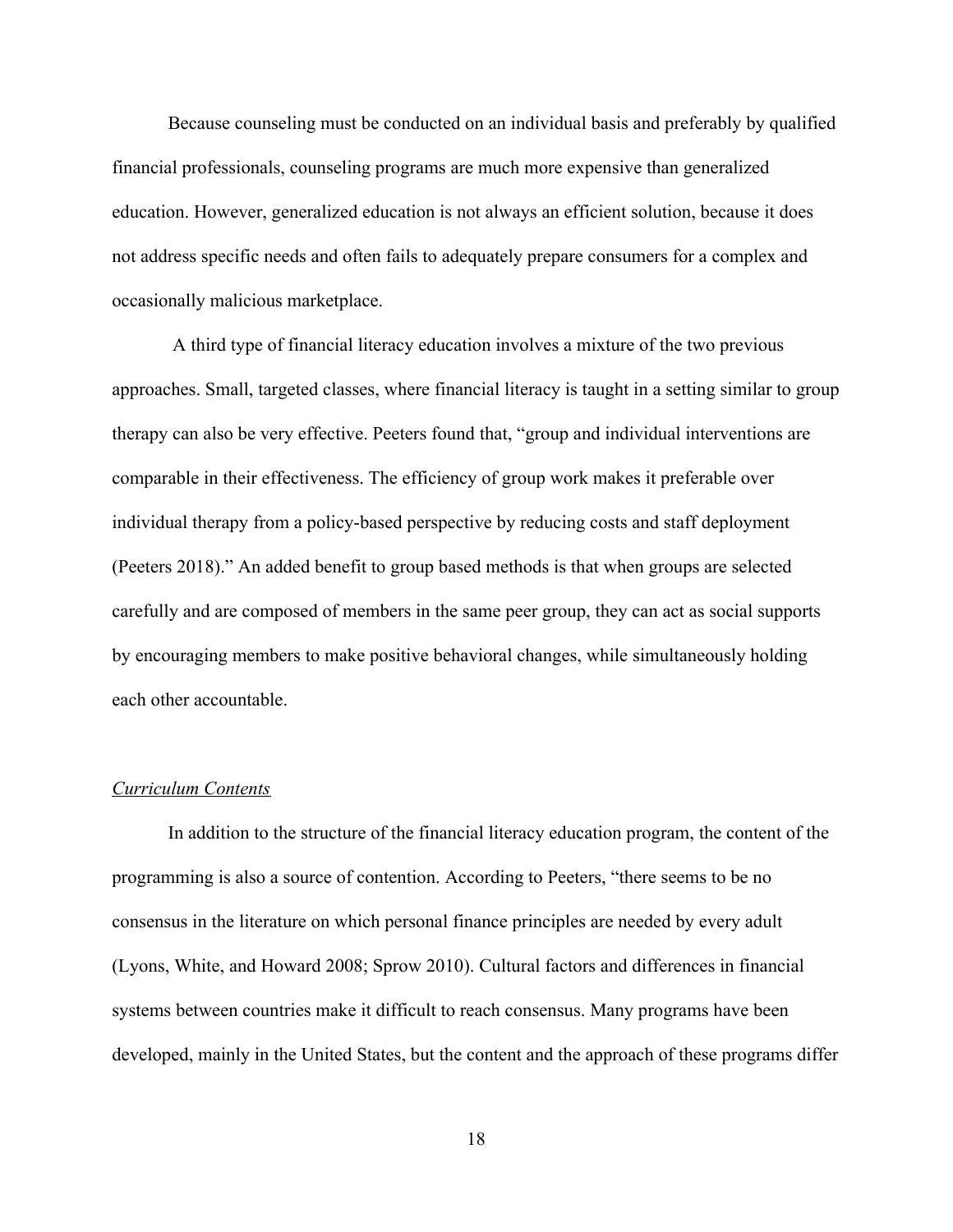substantially (Peeters 2018)." Unsurprisingly, studies have found correlation between the content of programs and their effectiveness (Brown 2014). For example, programs that had a greater focus on debt were associated with lower rates of default.

A review of the literature found that over the past 10 years, there are four distinct content areas commonly found in courses on financial literacy: personal finance basics, borrowing, saving/investing and protection (Huston 2010). Personal finance basics included topics such as time value of money, purchasing power, and budgeting. The section on borrowing focused on the use of credit cards, consumer loans, and mortgages. The saving and investing portions often stressed the importance of saving present resources for future use by utilizing savings accounts, stocks, bonds or mutual funds. Protection was included less often than the other three, but still occurred with significant regularity. Protection included topics such as insurance products and other risk management techniques.

The challenge with deciding which content is most effective is that it often depends upon the participants, their age, stage of life, and individual backgrounds. This is another reason that generalized education is less effective than individual coaching or targeted classes.

# *International*

It should be noted that the analysis in this paper is focused on financial literacy in the United States. Financial literacy goals and structure vary widely across countries, under the influence of different cultural values, states of economic development, financial infrastructure, and country history. For example, because of the history of apartheid, South Africa has a much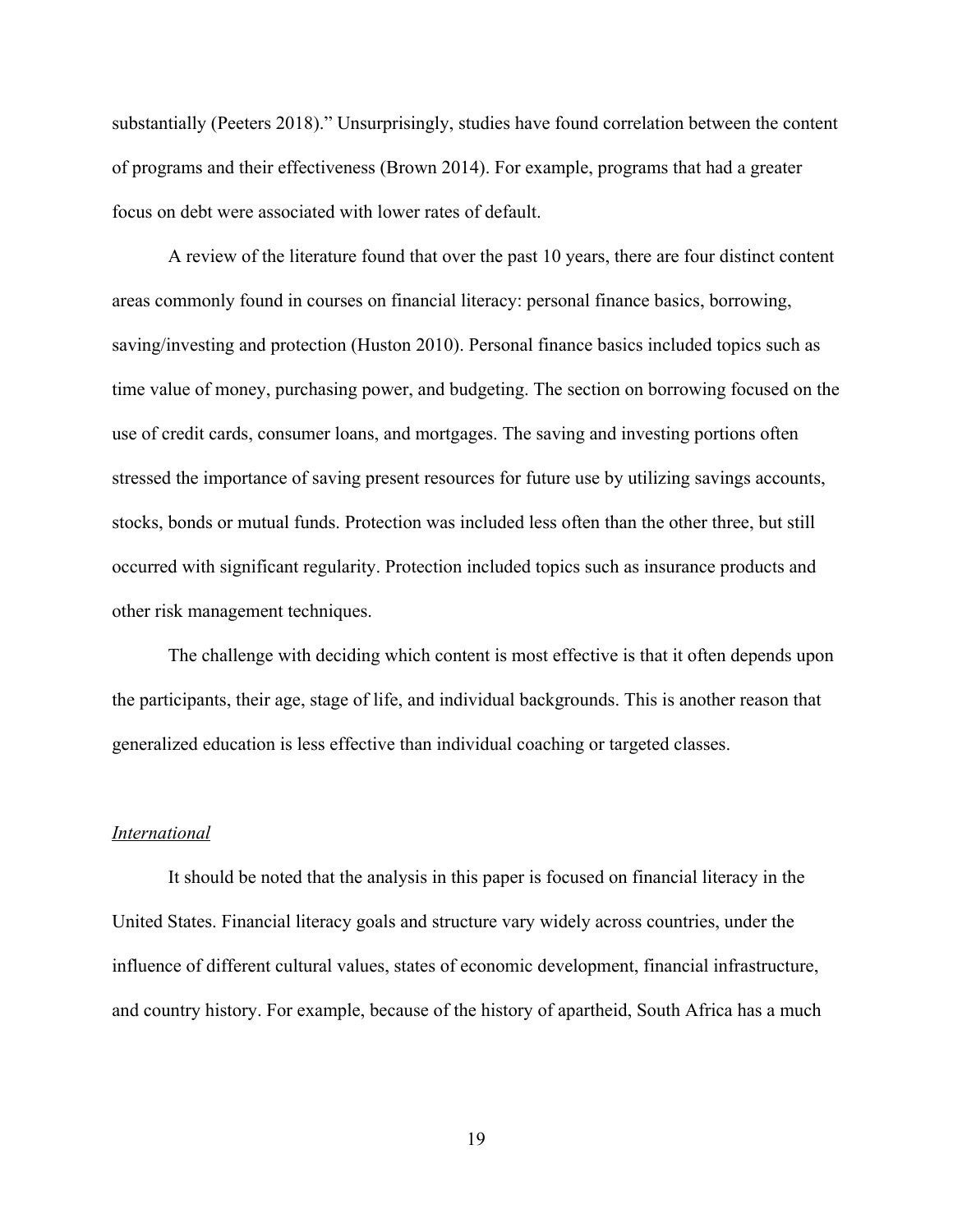greater disparity of financial literacy along racial lines. According to a FinScope survey, in South Africa only 57% black people have bank accounts, compared to 91% of white people (Xu 2012).

Although each country has unique problems and challenges when it comes to financial literacy, in general, high-income countries view financial literacy as a complement to consumer protection. One of the primary goals of financial education is therefore to equip individuals with the capability to navigate a complex array of financial products, including pensions and mortgages, and to make sound financial decisions.

However, in low-income countries, financial outreach is much more limited, and more complex consumer products are usually only accessible to a small percentage of the population. Therefore, the goal of financial literacy is often increasing access to and participation in financial services. Another important factor to consider is that people in low-income countries rely significantly on microenterprise for their livelihood. Acquiring capital or business skills and knowledge is a more relevant component of financial capability in low-income countries than for the typical worker in a developed country.

Regardless of the level of development, surveys around the world consistently find that financial literacy levels are low in both high and low income countries (Xu 2012). The World Bank has organized several global financial literacy initiatives, however it should be noted that any large scale initiatives to promote financial literacy must, at the very least, take into account the unique aspects of that individual country and the needs of its citizens.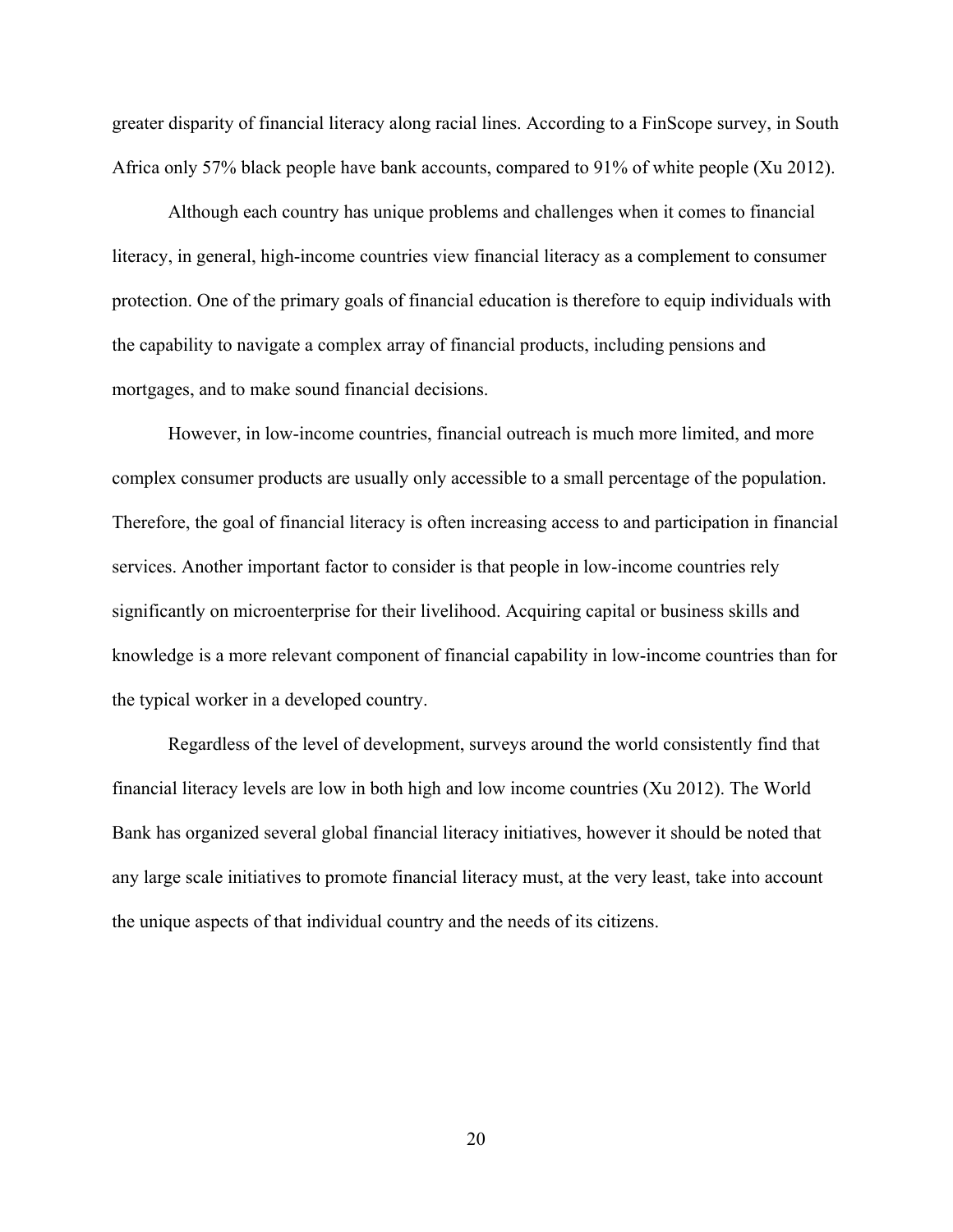#### V. ADEQUACY OF FINANCIAL LITERACY EDUCATION

The definition of financial literacy for this paper is how well an individual can both understand and apply information related to personal finance. Therefore, the adequacy of a program is judged by two criteria: comprehension of material and significant, positive behavioral change. Although there are no comprehensive, long-term studies on the impact and knowledge retention of current financial literacy programs, there are a few piecemeal studies that provide empirical evidence about the effectiveness of specific approaches. In addition, several parts of financial literacy education are potentially problematic and should be addressed.

In this section of the paper I will explore some of the unintended impacts of current approaches, what those findings implicate about future financial literacy education efforts, and significant areas for development within current financial literacy frameworks.

#### **Unintended Consequences**

#### *Spending Habits*

A major focus of many financial literacy program is budgeting, with a focus on an individual spending within their means. The common assumption is that educating consumers on budgeting techniques will cause them to reduce spending, resulting in higher savings and a more healthy financial profile. This assumption, while logical, is incorrect. A study conducted by the World Bank of more than 100,000 credit card clients found that a financial education workshop and personalized financial coaching actually significantly increase spending, although there were also increases in other positive financial behaviors, such as a higher likelihood of paying credit cards on time and making payments above the minimum (Ibarra 2017).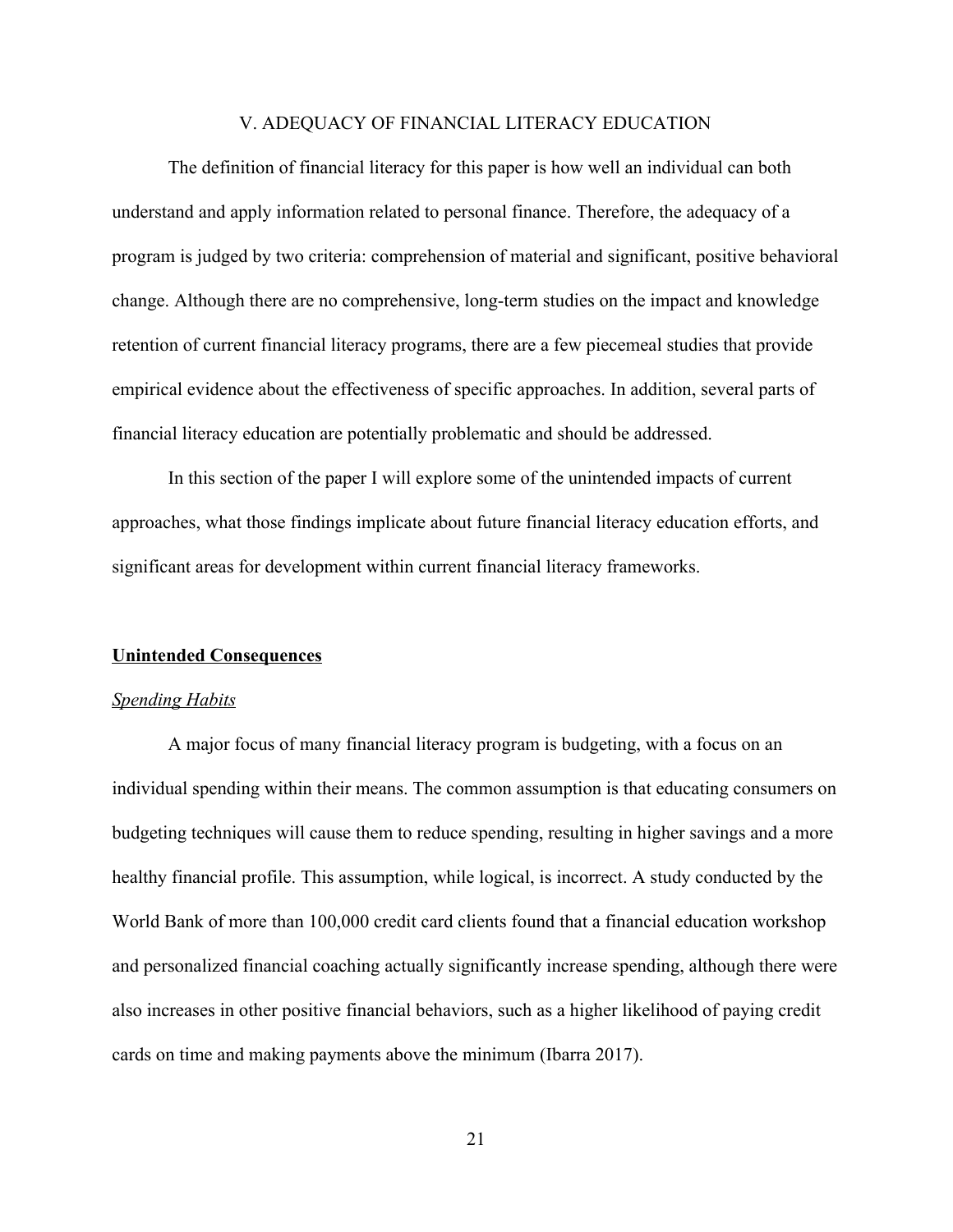In fact, the same study showed that "receiving coaching results in a 5.9 percentage point increase in the likelihood of paying more than the minimum payment, a 2.6 percentage point reduction in the likelihood of delaying payment, 51.9 percent higher monthly spending on the credit card, and a 7.8 percentage point increase in the likelihood that the client is profitable for the bank (Ibarra 2017)." Although the study provided evidence of small positive changes such as a 2.6 percent reduction in delaying payments, the more significant and alarming 52 percent increase in credit card spending as a result of financial literacy is an unintended consequence that needs to be analyzed much more closely. However, the study was only conducted over the span of two months. More studies are needed to determine if this is a widespread problem, the long-term impact that financial literacy has on spending habits, and to find the root cause of the increase in spending as a result of more financial literacy education.

Even if financial literacy education is successful in reducing spending, this is not an effective solution for all consumers. There are some instances where overspending is not the root cause of financial troubles, and is therefore useless as a tool for change. For example, if a consumer has an extremely low income and has already reduced spending to the bare necessities, it would be a much more effective solution to teach strategies for increasing income, such as educating the consumer on educational options or developing entrepreneurial skills. These areas are often neglected in traditional financial literacy education.

#### *Debt*

Debt is one of the most important aspects of financial literacy education. Most consumers will utilize debt in some form or another in their lifetime. If utilized properly, debt can be a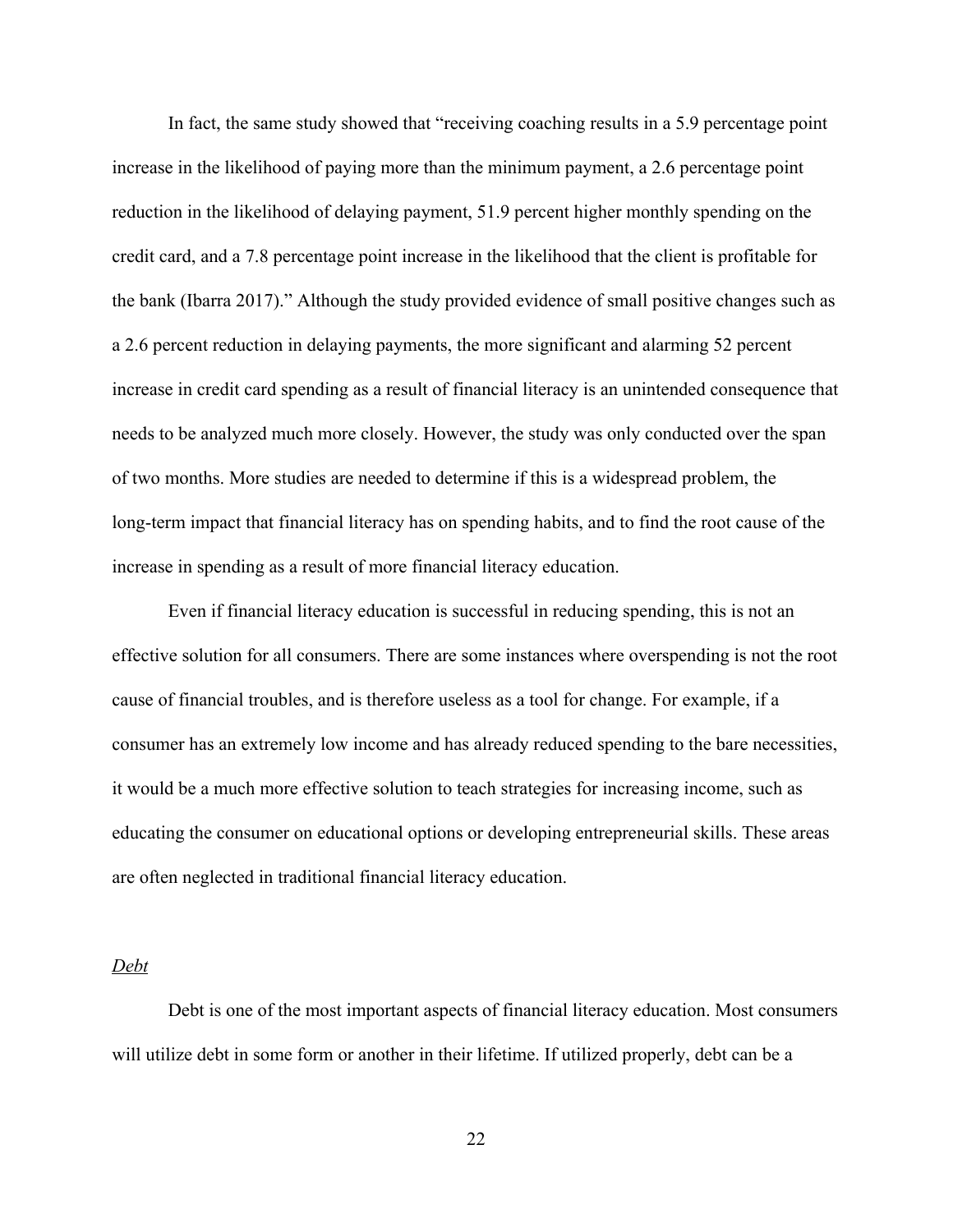powerful financial tool. However, debt can also be debilitating if used incorrectly, as seen during the financial crisis of 2008.

Financial literacy programs often focus on debt and borrowing topics. There have been several studies that analyzed the long term impact of debt education on high school students. The results were surprising. "Empirical analysis reveals that exposure to financial and quantitative education has sizable impacts on the debt-related outcomes of 19 to 29 year olds. Additional mathematics training leads to improved creditworthiness (as measured by the Equifax risk score, which is similar to the FICO score), and decreases adverse outcomes such as bankruptcy and delinquencies. It also leads to (economically and statistically) significant impacts in the propensity to have debt: an additional year of math, for example, decreases the probability of having mortgage debt by 0.7 percentage points (on a base of 9%), and of having auto/credit card debt by 0.9 percentage points (on a baseline prevalence of 78%). Math education, however, has no impact on the extensive margin, that is, the likelihood of having a credit report. Impacts of math education seem to fade out over time in early adulthood (Brown 2014)."

The findings are interesting because they draw a distinction between traditional financial literacy and increasing math education. The link between more math education and better financial decisions later in life is not obvious, but it could be an intriguing option. However, correlation is not causation, and more research is needed to determine if students that take more math make better financial decisions. Another possibility is that the type of student that was inclined to take more challenging mathematical courses is also one that would have done well financially regardless of exposure to mathematics. More research is needed to uncover a stronger link. According to the same study, traditional financial literacy reduces exposure to housing and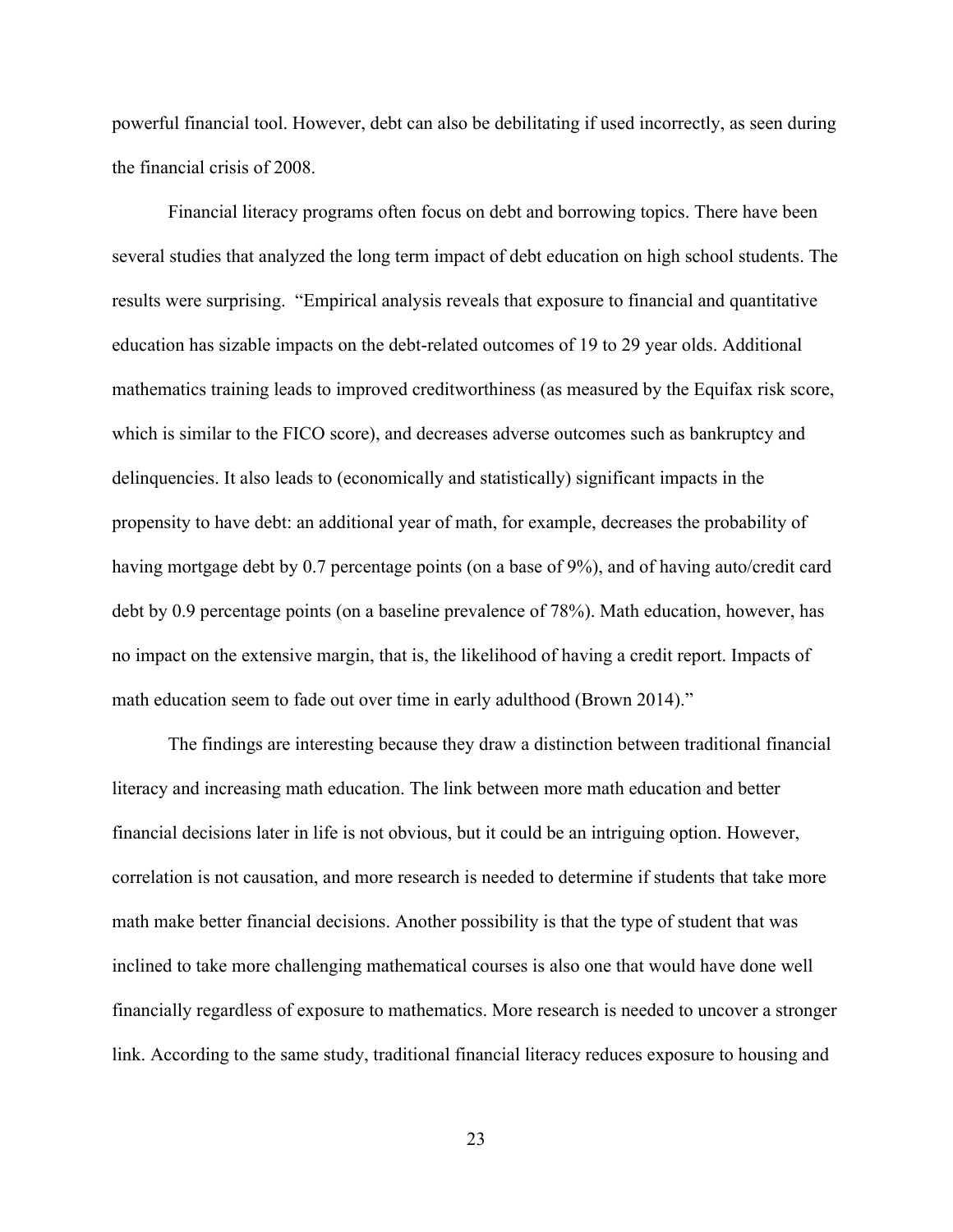consumption debt and reduces the prevalence of bankruptcy, but it also increases the chance of third party collections. Financial literacy education also resulted in a lower likelihood of having any outstanding debt (a decrease of 1.4 percent) and of ever having housing or auto/credit card debt. As in the case of math education, the impacts of financial literacy training also seem to fade out with age.

Clearly, the impact of debt education is mixed, and debt behavior in life is affected by many complex factors, such as the level of mathematical education. The results are even more complicated by the complexity behind many financial decisions. For example, debt can be a useful tool to build wealth and therefore a higher level of debt might not necessarily be a negative indicator, depending on the individual's background and current financial goals.

Overall, additional math and financial literacy education exposure appears to decrease the incidence of adverse outcomes, like bankruptcies, and reduces the likelihood of youth carrying debt. Considering the low financial literacy rates among US youth and an effective delinquency rate of over 30% on student loans for young borrowers (Brown 2014), financial literacy with a focus on debt education is a critical component of effective education efforts.

# *Risk Tolerance and Overconfidence*

An interesting and unforeseen impact of financial literacy is the increase of risk tolerance and overconfidence caused by financial literacy programs. One common metric used to show the impact of programs is for participants to "self-assess" their progress at the end of the course. However, self-assessments are more of a measure of confidence, or overconfidence, than actual financial ability. Consumers consistently rate themselves very highly on these assessments. In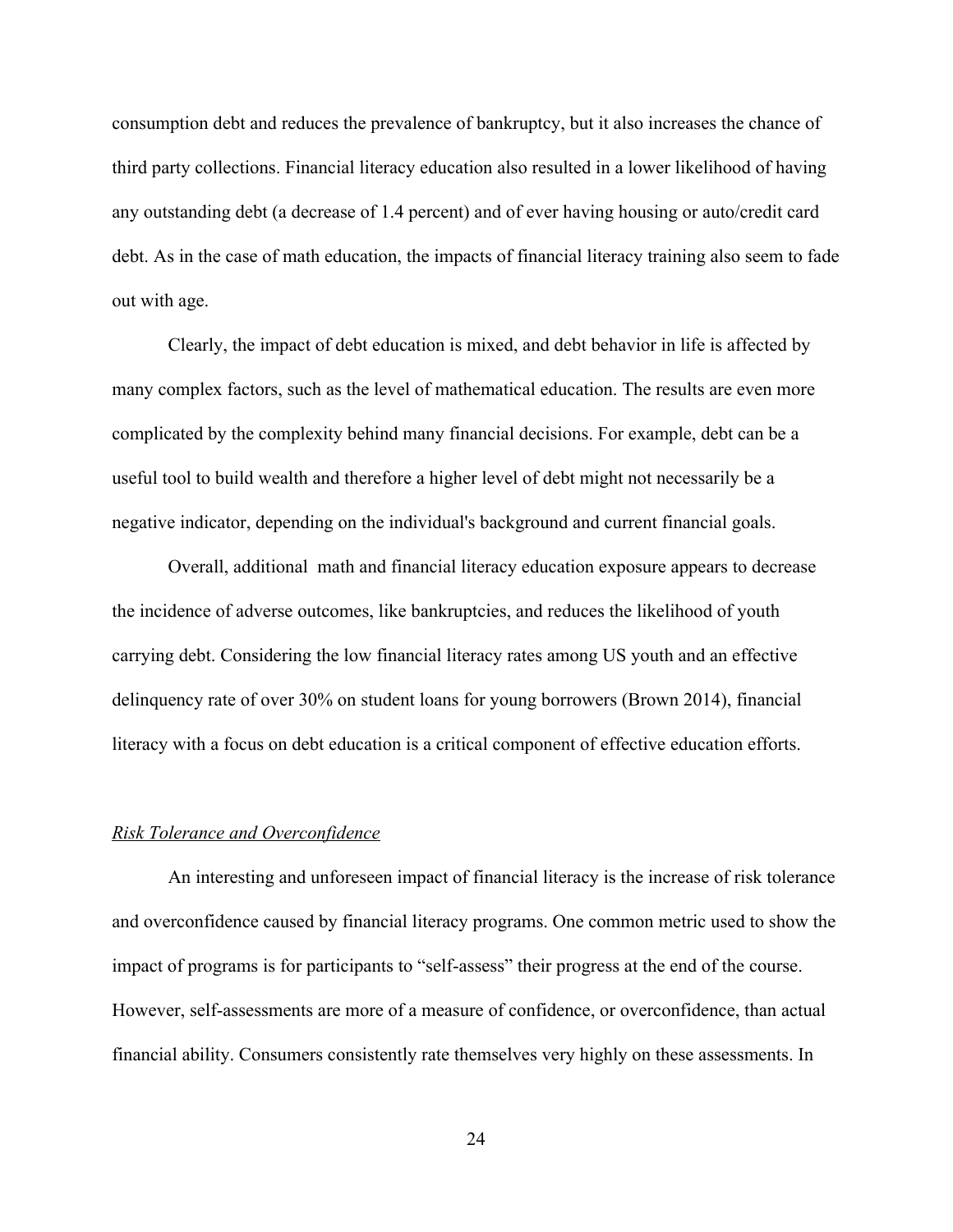one experiment, Americans who completed a financial literacy course were surveyed about their perceptions of their experience. Nearly 90% of them said that they "increased their financial knowledge." But comparing self-assessments to performance tests showed that in reality the course was much less effective (Bover 2018).

This is not a phenomenon unique to financial literacy education initiatives. In anonymous surveys unconnected with financial literacy education initiatives, Americans overstated their positive financial habits and understated their negative habits. For example, about 60% of respondents claimed that they pay off their credit card balances in full every month, but card issuer data shows that in reality only about 40% of people pay off their balances every month. In the Survey of Consumer Finances, families disclose on average about a third as much credit card debt as issuers report to the Federal Reserve (Willis 2009). On average, regardless of financial literacy education, people tend to believe that they are more financially literate than they are in reality. Additional financial literacy only appears to heighten this disparity by causing consumers to believe that they have made significant gains in knowledge even when they have not.

Although at first glance this incongruence might seem harmless, studies have concluded that self-assessment of financial literacy due to biases leads to imprudent financial behavior. Especially in a market with a great deal of complexity, it can be very dangerous for people to be overconfident. This can lead to consumers taking on more risk than is wise, and making poor financial decisions. This is especially true when it comes to investments. People are more willing to bet on their own judgements when they feel "skillful" or "knowledgeable." If these beliefs about themselves are incorrect it can lead to a higher likelihood of poor investment decisions or higher susceptibility to malicious fraudulent activity (Verma 2017).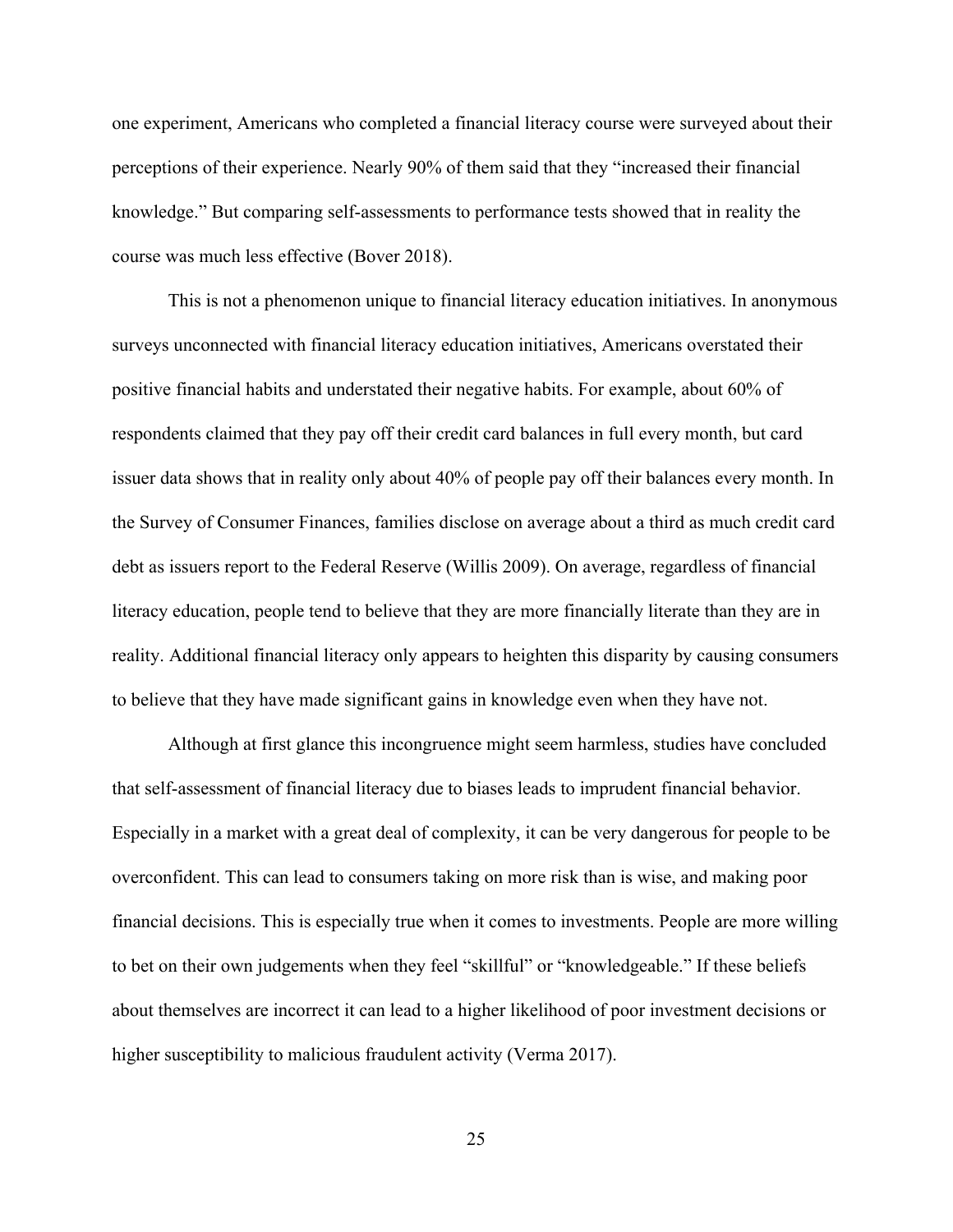It should be noted that financial coaching addresses many of the problems associated with overconfidence by adding a neutral, unbiased observer and not relying on the financial knowledge of the consumer alone.

## **Areas for Development**

In addition to the gaps in financial literacy coverage, there are several significant challenges to financial literacy that have not been adequately addressed in the current literature. These challenges are pervasive across the entire industry and need to be addressed before financial literacy can have a significant positive impact on a national level.

## *Retirement Planning*

Retirement planning responsibilities have shifted from the public sector to become an individual responsibility (OECD 2006). Life expectancy for U.S. citizens is increasing, which only increases the burden and importance of retirement planning, because consumers will be spending more time in retirement.

Pensions programs, where the burden of retirement security falls on the corporation as opposed to the individual, have virtually become obsolete (Menard). Instead of relying on a company's defined benefit plan, consumers are expected to save for retirement using 401(k) and Individual Retirement Accounts (IRAs). This is extremely problematic because of the complexities associated with retirement planning and calculations. In order to determine how much to save for retirement, a consumer must have sophisticated knowledge of the time value of money, and be able to correctly predict inflation rates and market conditions for the next several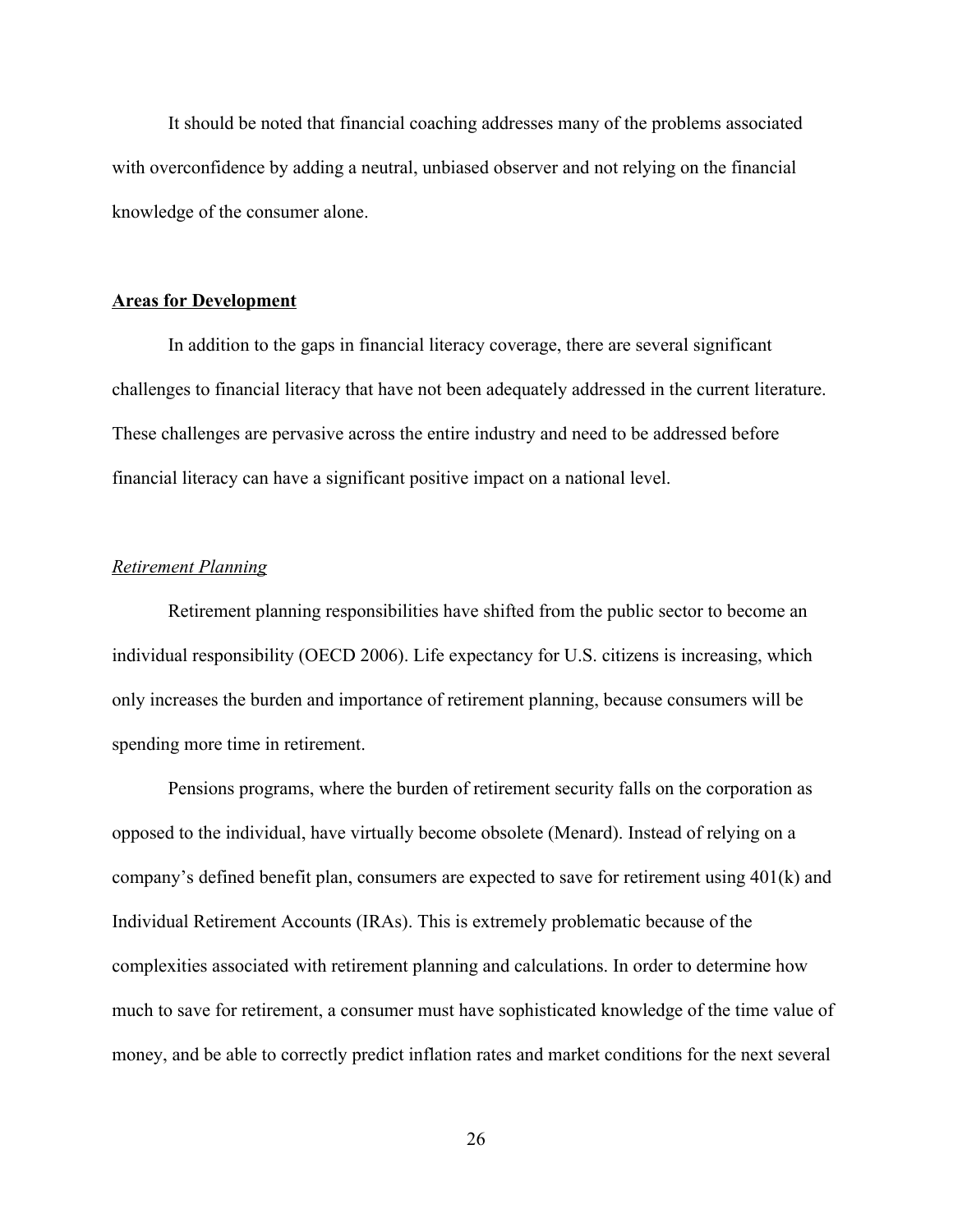decades, a task which many financial professionals have difficulty with. In addition, there are many different financial products available to save for retirement, and selecting the best one often requires detailed knowledge about tax laws and individual circumstances.

Unsurprisingly, lack of retirement related-knowledge is widespread (Xu 2012). Many employees in the U.S. nearing retirement have a limited knowledge of company retirement benefits, and have misconceptions regarding their expected age of retirement. According to Xu, awareness about Social Security in the U.S. is low as well. Studies have found that lack of planning for retirement is widespread and correlated with financial literacy education. Using high school financial education mandates as an instrument for financial literacy, studies indicate that financial literacy results in more awareness about the importance of saving for retirement and higher participation rates (Willis 2009, Xu 2012, Rajapakse 2017).

However, even though financial literacy provides some benefit to retirement planning, the effect is limited. Consumers are more likely to participate in programs, but they did not increase the consumer's ability to make good financial decisions at a statistically significant level, most of them continued to overestimate retirement income by many years (Willis 2009).

One partial solution to the retirement planning is a growing focus on programs that are subtly compulsory in nature. For example, making financially beneficial selections the default option and requiring consumers to choose to opt out. This is particularly effective for the decision to participate in retirement programs such as voluntary 401(k) contributions in the workplace. In the majority of workplace retirement programs, workers have to decide to opt into these programs. If this were reversed, it would mean much higher participates rates (McCormick 2009).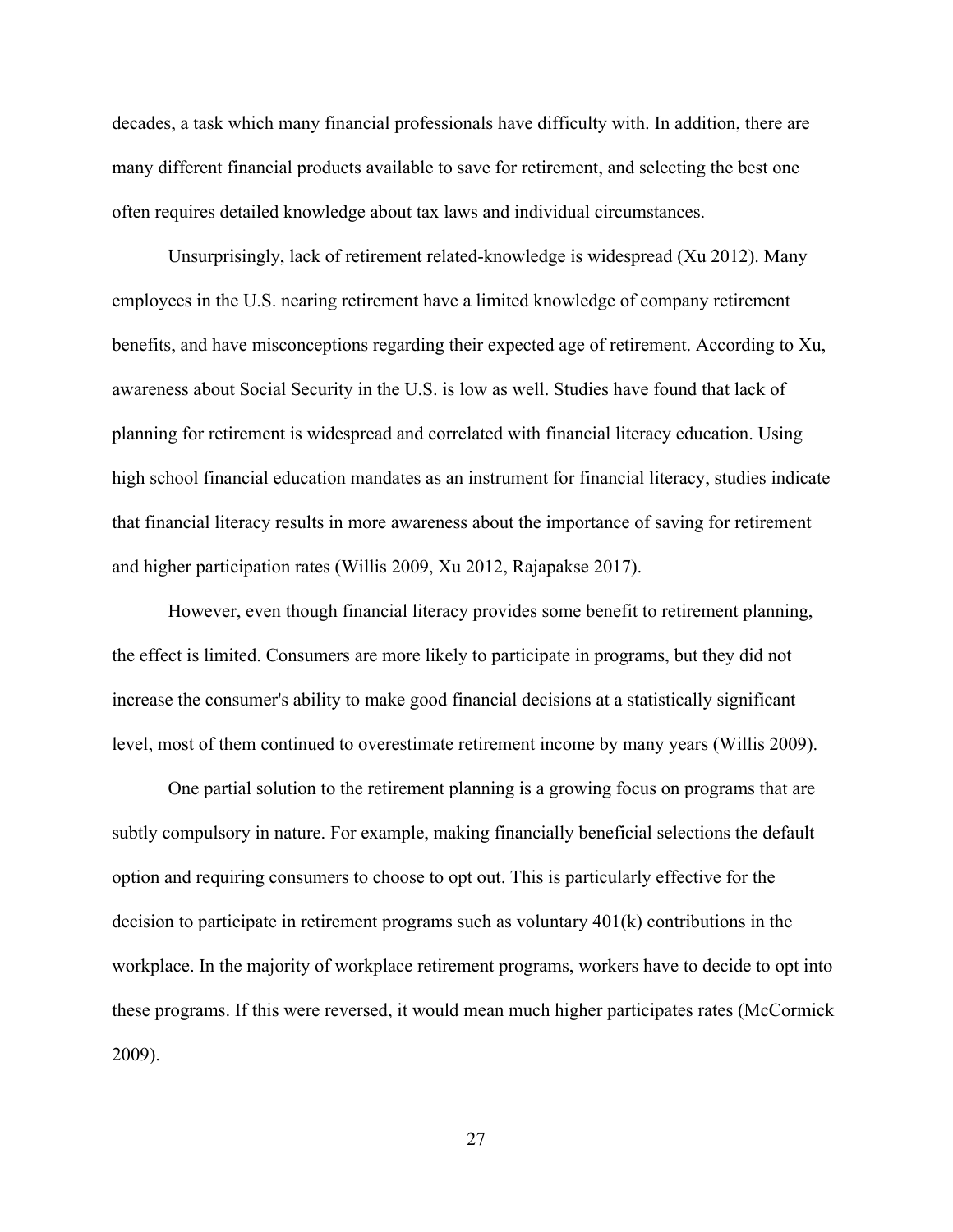However, higher participation rates alone are not enough fix the systemic problems in the retirement industry. Because pensions are not likely to become widely available again, financial coaching could be used to assist in the complex decisions, however any type of financial literacy education alone is unlikely to fix such widespread issues. More consumer protections are needed to assist consumers when selecting between retirement options and to encourage more proactive saving habits.

#### *Low Take-Up and Self-Selection Bias*

Voluntary participation rates in financial literacy programs are often very low, even when opportunities to participate in financial literacy programs are plentiful. For example, in a study on experimental efforts by different credit card providers in the United States that provided online financial literacy training to delinquent and at-risk credit card holders, operators made calls to 80,982 cardholders, only spoke with 6,417 of them, offered half of those people the chance to participate in a financial literacy program, and had only 28 people log in, and only 2 people completed the course (Ibarra 2017). This is an extreme example, but there are many other programs with take up rates below 1%.

This clearly poses a problem for any attempt to measure the impact of financial literacy on the general population based on a randomized experiment. This issue is compounded by the fact that take up rates for surveys on program effectiveness are also low. "The National Endowment for Financial Education advertises that three months after completing its ten-hour High School Financial Planning Program, over half the students improved their spending and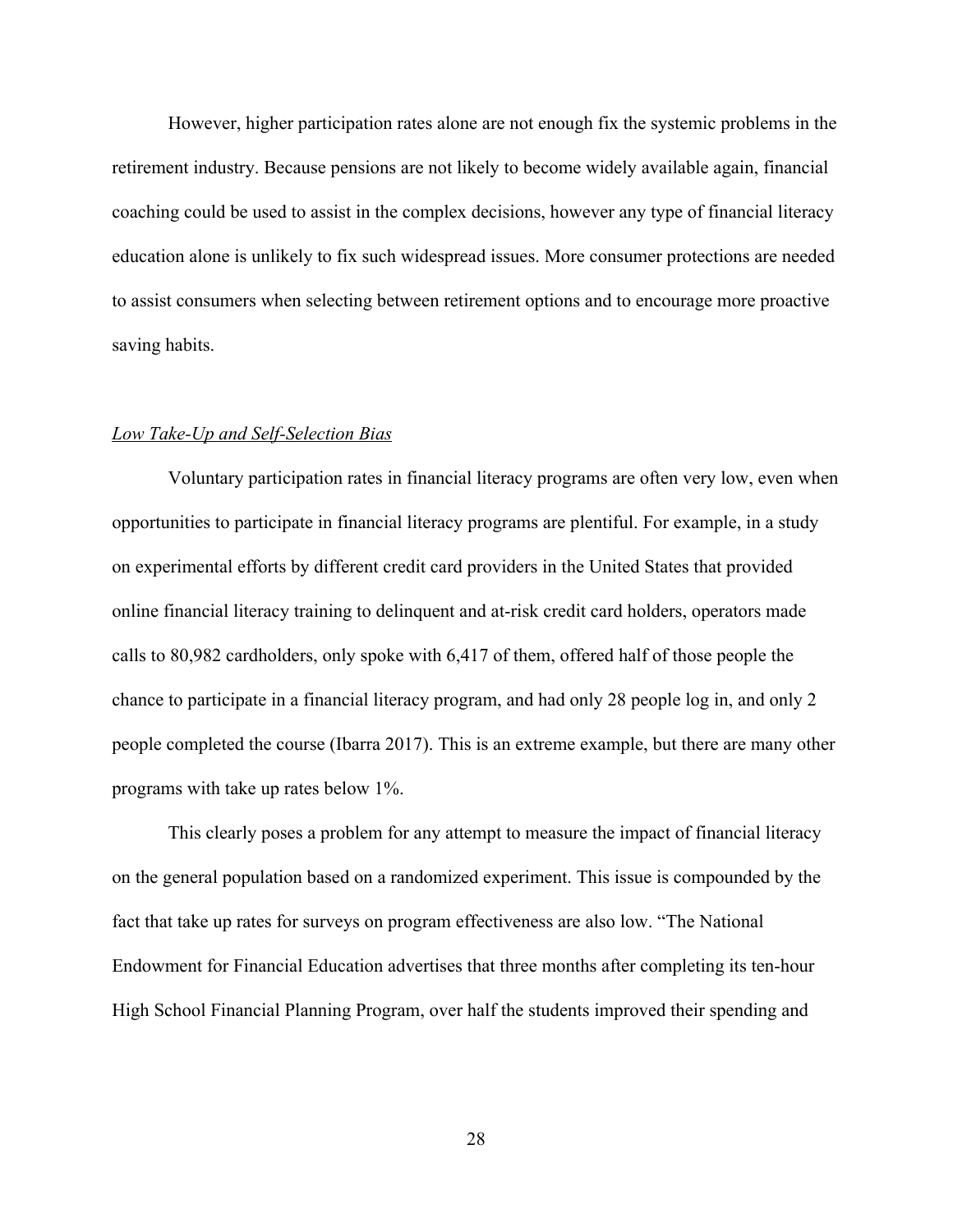saving habits. However, only 17% of the students responded, meaning that about 10% of the students who completed the program reported improved financial habits (Willis 2009)."

Financial literacy programs also suffer from a selection bias (Ibarra 2017, Willis 2009). Studies have shown that more financially literate clients self-select into participating in the treatment, while clients with poor financial habits tend to self-select out of the treatment. "The more often an individual paid above the minimum payment in her card, the higher the likelihood she signed up for the workshop (figure 1 panel A) or the coaching (Figure 1 panel B). For instance, an individual assigned to the coaching group who paid more than the minimum for six months is more than twice as likely to complete the coaching session than an individual who paid more than the minimum in three months only (Ibarra 2017)."

The self-selection bias implies that a direct comparison between the outcome of financial literacy programs with a control group will yield biased results, because the people that already possessed financial literacy skills opted in. People with high financial literacy skills will probably not learn as much as other participates, and therefore participation in the program will not have a significant impact on individuals financial behavior. In addition, when comparing positive financial outcomes to the general populace, the overall financial health of the consumers taking the course as compared with those who did not could be biased because they had higher levels of financial literacy to begin with.

Several studies have analyzed this effect. In one, college students who completed an online financial literacy course had better financial behaviors than students who were offered but declined the course. The initial results of the study showed that credit counseling produced a 66 point average increase in credit scores of debtors who had low scores prior to the counseling and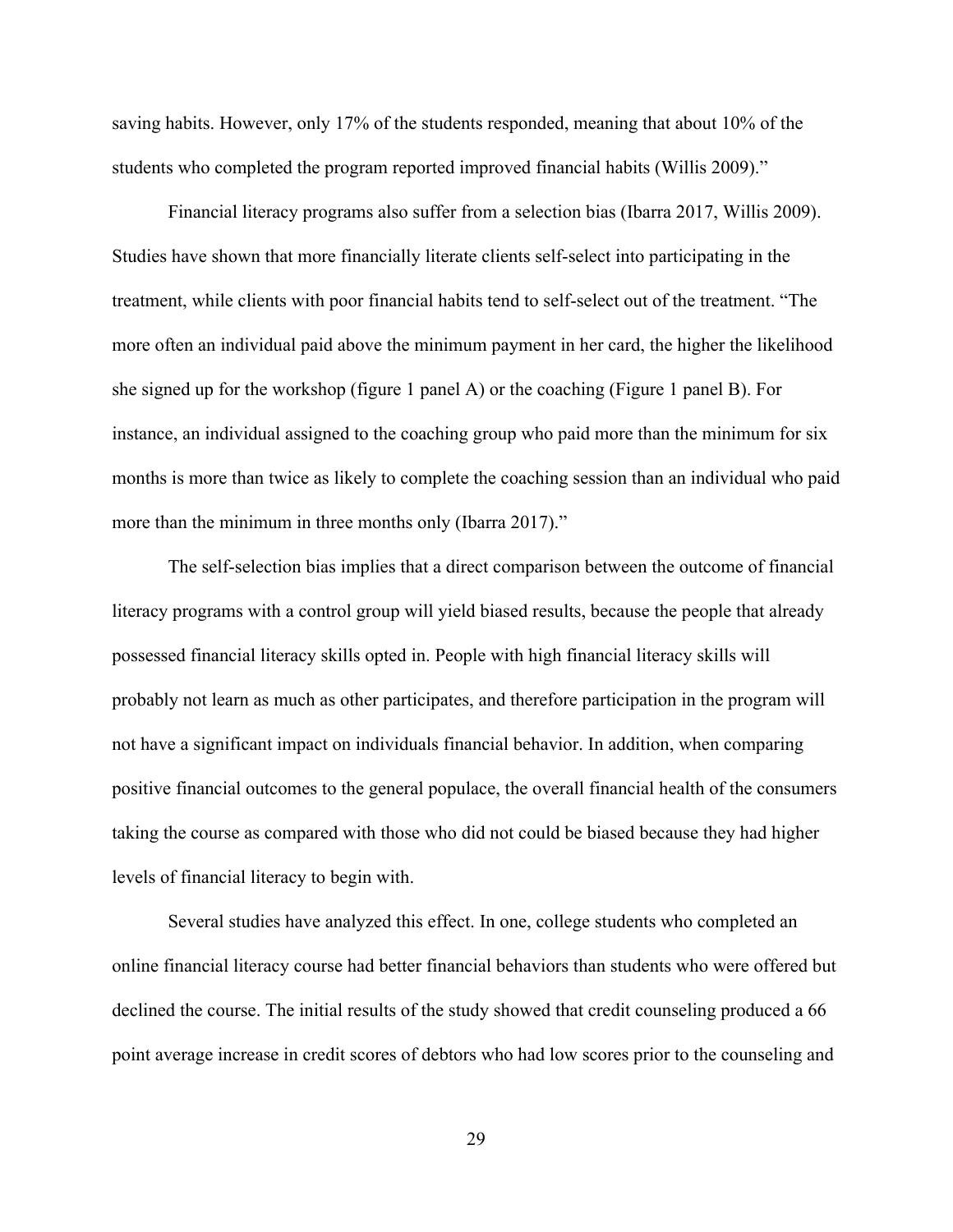a 30% reduction in predicted likelihood of bankruptcy. However, after statistical techniques to reduce selection effects were applied, the authors discovered that the credit counseling produced less than a single point increase in credit score, indicating that the self-selection bias, instead of the financial literacy programing, was responsible for the higher credit scores of counseled consumers. Most studies on financial literacy education impact do not adjust for selection effects.

It does not matter how effective a financial literacy program is if no one participates in it. The most obvious and crude solution would be to make more financial literacy programs mandatory. However, this is virtually impossible to do with adult programs, and mandatory programs also lead to less engaged participants. Another solution would be to make programming more appealing by providing content that consumers desire. There has also been some success in using peer-based programs, because group members helped keep their fellow participants accountable. But this still does not address the issues caused by self-selection. One of the main drivers behind self-selection bias is the stigma behind financial literacy. An individual's credit score and level of indebtedness are often very personal, sensitive information, and they may be less comfortable sharing that information with a counselor.

One solution could be to provide incentives to participants, to encourage participants with less financial literacy skills to participate. This is a tactic frequently used in court-mandated debt counseling. The low take-up rates and participant self-selection are pressing problems that need to be addressed before financial literacy can become an effective means of consumer protection.

# *Addressing Key Demographics*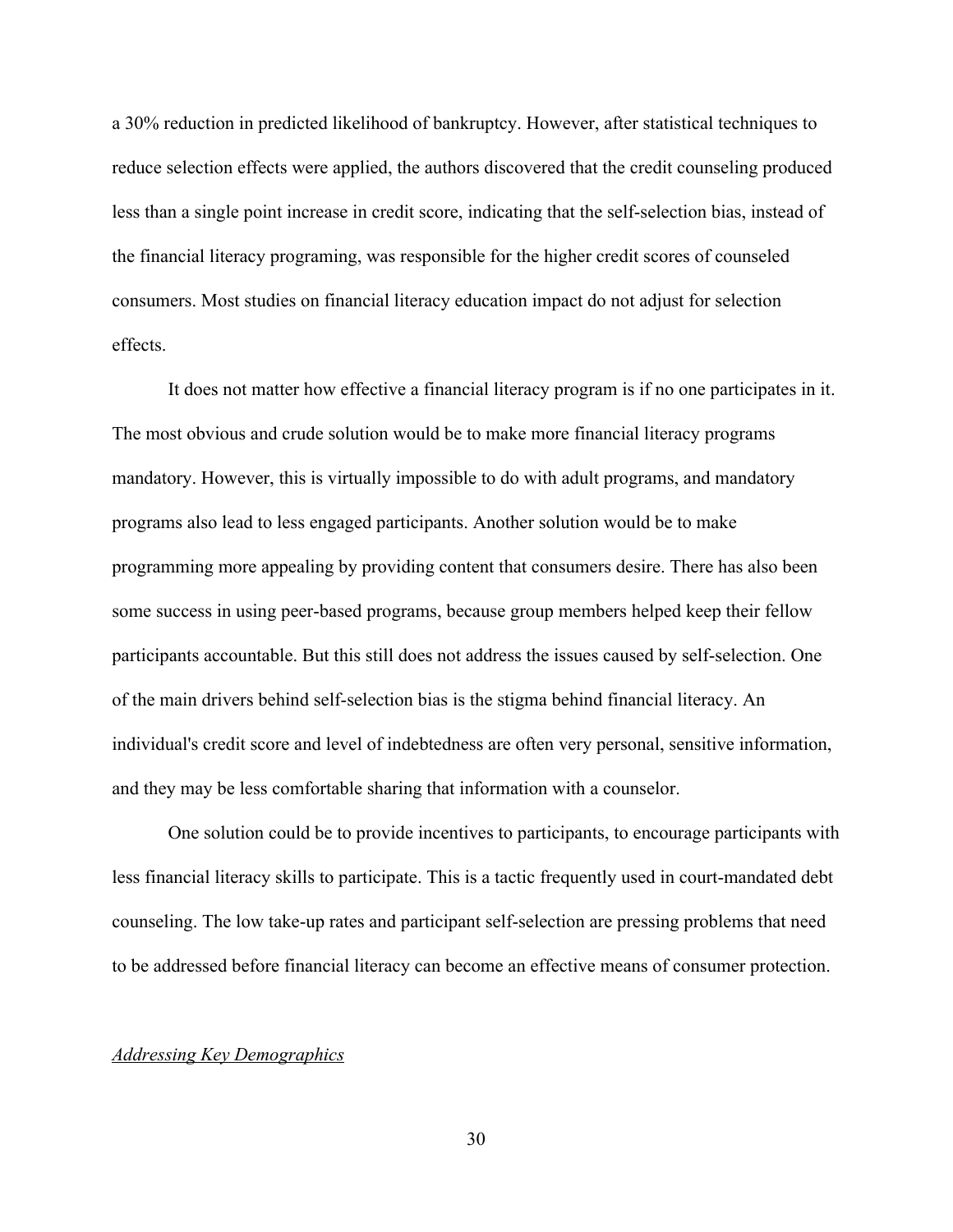As previously discussed, financial literacy is most effective when it is targeted. Many traditional financial literacy programs do not target the individual, but rather take a blanket approach to educating consumers. This is ineffective in a number of ways, but one of the most damaging is the fact that many populations have specialized needs that are not being addressed. Even coaching, which takes an individualized approach by nature, often has a core curriculum that might not take into account the difference in needs of different demographics.

#### Low Income Individuals

People living in poverty are undoubtedly one of the most vulnerable populations and stand to benefit the most from financial literacy education, and yet, impoverished individuals are less likely to engage in financial literacy programming or participate in counseling services (Ibarra 2017, Myhre 2017, Willis 2009).

High school students in public schools vs. private schools offer an interesting comparison between students who come from high income households and students from working class families. One study found that financial literacy education had a greater impact on students who attended public school compared to the same program offered at a nearby private school. "Compared to their peers in the non-public system, students in public schools are more likely to be grade repeaters, expect to leave the educational system before professional specialization or have parents not working. We highlight two findings from that subgroup analysis. The first one is that while mean responses of financial knowledge are very similar across both types of schools, changes in the distribution of test scores are not. In public schools, we observe a marked improvement in the lower part of the distribution of scores, possibly due to grade repeaters and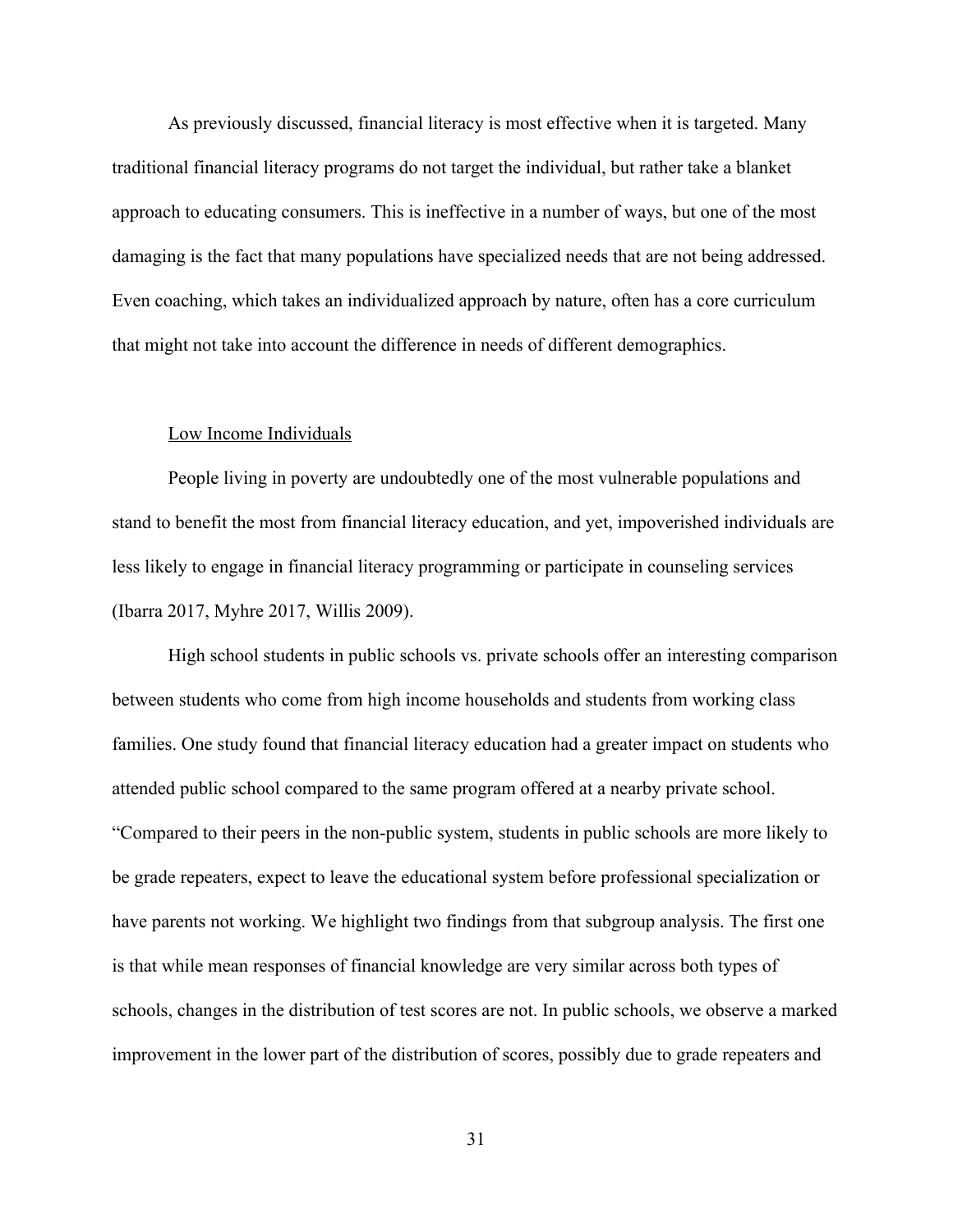students expecting to drop out early. Secondly, the results from the incentivized saving task also suggests a statistically significant propensity to delay payments among students in public schools. Both findings indicate that financial education can motivate students with relatively weaker performance (Bover 2018)."

More studies are needed to define the relationship between income level and impact of financial literacy courses. Despite the promising preliminary results, there are also many parts of financial literacy programs that do not adequately address the needs of low income populations.

Even the basic premise behind offering financial literacy implies that poverty is an individualistic issue, and can be solved by prudent financial decisions. "By making a client responsible for his or her own financial destiny, this approach makes it appear as if the solution to poverty is discipline, agency and access to credit, rather than a living wage, adequate social support or reparations to address centuries of racialized wealth dispossession (Loomis 2018)."

Poverty does not occur in a vacuum, and there are complex social, political, and economic contexts affecting individuals' ability to maintain financial security and build wealth (Soroko 2015, Loomis 2018). Few, if any of these dimensions of poverty are addressed in financial literacy programs. Even if they were, it would be impossible for them to be adequately addressed in such a limited scope.

Additionally, topics of relevance to people who are poor as well as their perspectives and experiences are not included in the majority of financial literacy curriculums, which instead focus on the experiences and viewpoint of middle class individuals. Financial education that is tailored specifically to the needs of student populations, whose financial literacy needs could vary based on neighborhood demographics, is much more efficient and effective (McCormick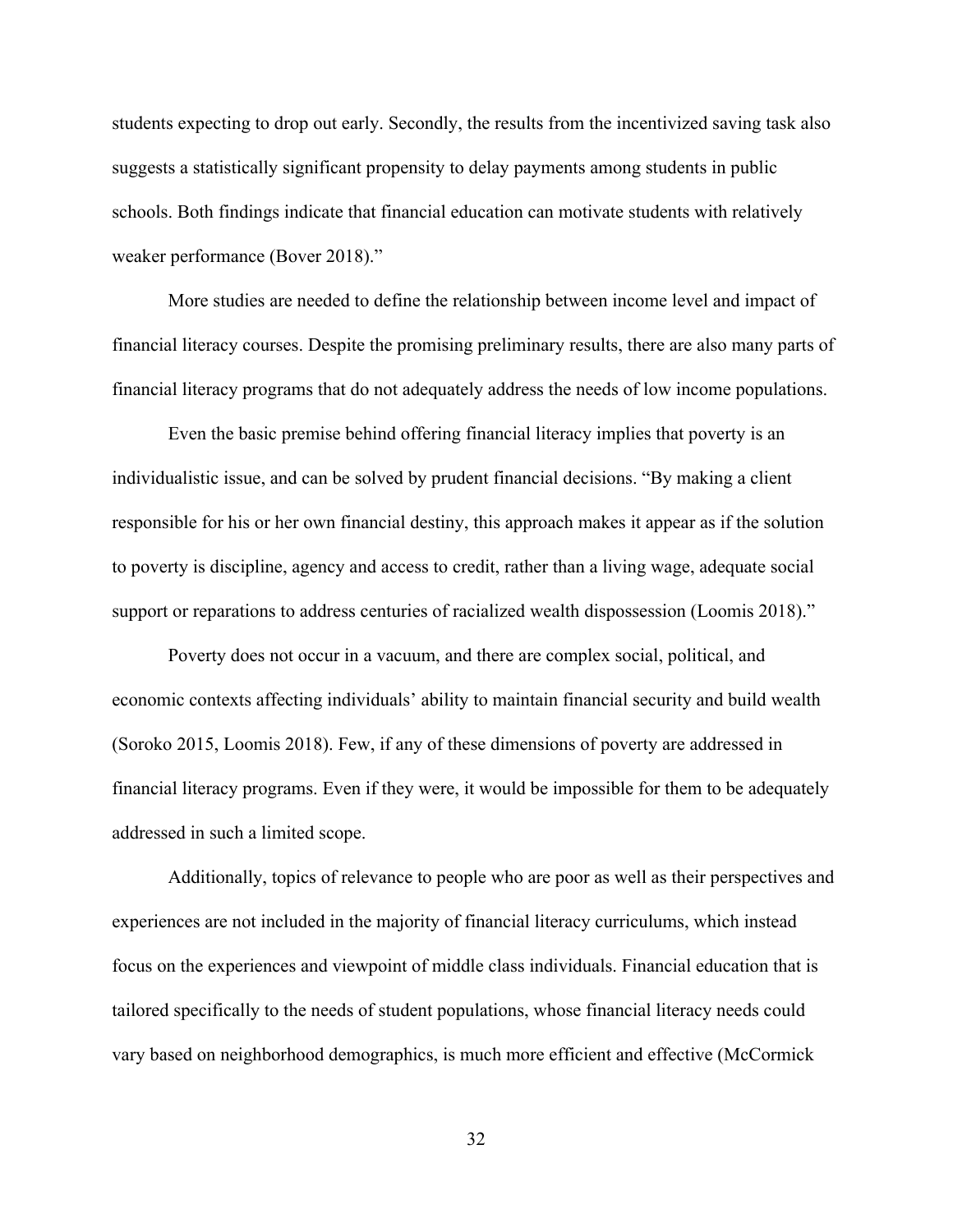2009). For example, for urban low income students, an introduction to financial institutions could feature pawn shops and their costs and benefits and move from there to a discussion of banks and banking functions so that students can relate the discussion to institutions they are more familiar with.

#### College Students

As discussed earlier, college students are a critical demographic that need more targeted financial literacy and consumer protections. Despite the fact that college students are making consequential financial decisions that could affect them for the rest of their lives, a majority of college students fail basic financial literacy tests (Brown 2014).

Student loans are one of the most pressing issues faced by college students today. "A recent government report found that some schools hire companies that don't present student loan borrowers with their best options. Meanwhile, one of the largest student loan servicers — Navient, is being sued by five states and the Consumer Financial Protection Bureau for allegedly misleading borrowers. The bureau accuses Navient of steering struggling borrowers toward multiple postponements of their loans instead of into income-driven repayment plans, which cap monthly payments at a percentage of the borrower's income (Nova 2018).

Compounding the issue, while tuition costs have been steadily rising for colleges, graduating salaries have failed to keep pace with rising costs. Financial literacy is not a solution to the complex problems faced by college students, but transparent education on debt options and ethical, impartial debt counselors can help alleviate some of the problems students face when it comes to predatory lenders.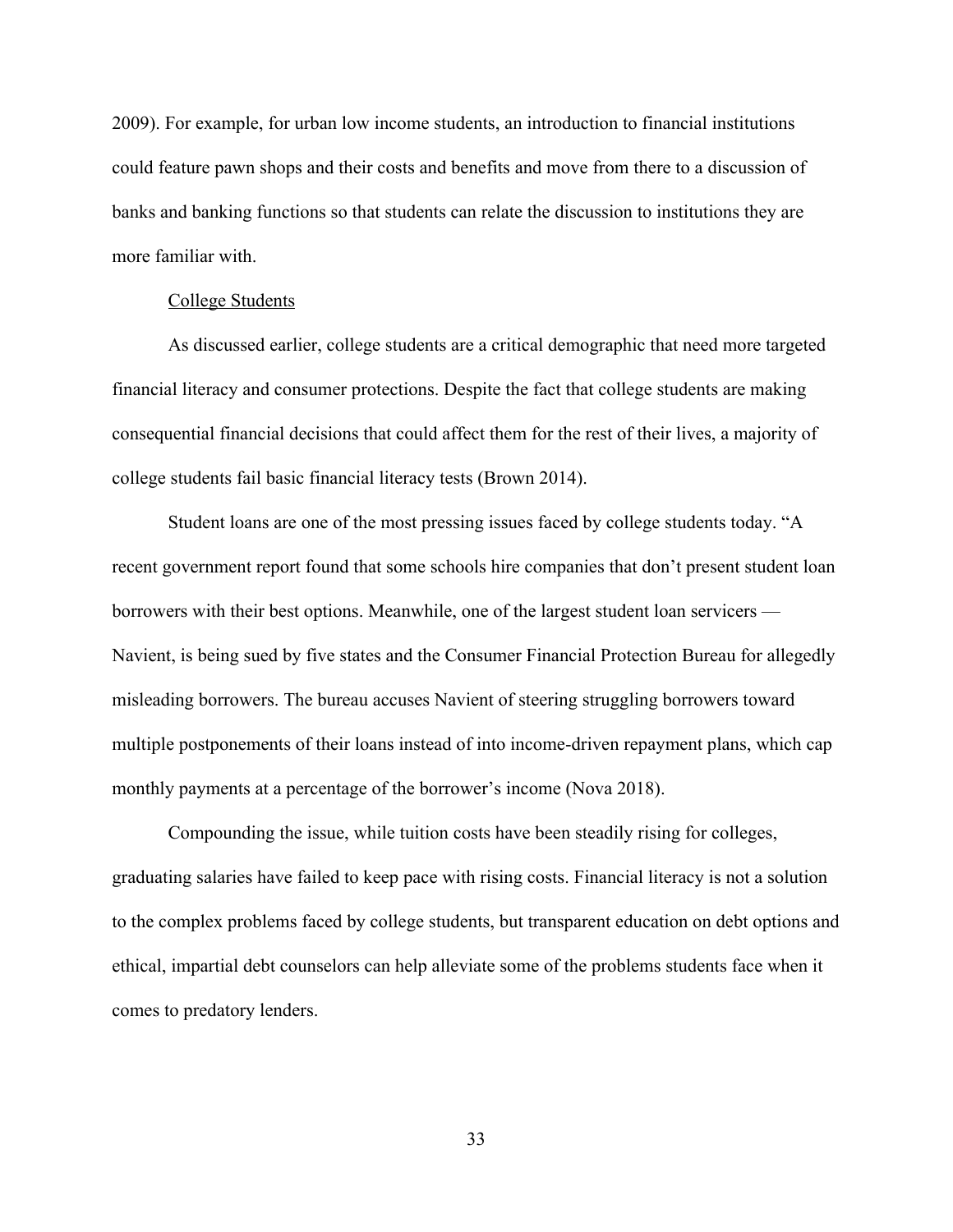#### Race and Gender

Although beyond the scope of this paper, there are complex effects that racial and gender identity have on personal financial behavior. Many financial literacy programs subscribe to a false "neutrality" created by assuming that there are no differences between participants in a program (Soroko 2015). The issue is also evident in financial coaching. Evidence from a study examining racial differences in household spending found that reducing spending, a common strategy suggested in coaching sessions, would not close the racial wealth gap between black and white households (Loomis 2018). The reason was that individual behavior, which is what financial coaching programs target, is not the driving force behind income or wealth disparities in the United States. Systemic changes are needed in order to address the wealth gap among Americans, which are beyond the capabilities of financial literacy education.

In terms of gender disparity, women consistently show lower levels of financial literacy almost everywhere in the world. "The gender gap in financial literacy is of particular concern as women are also more likely than men to become economically vulnerable due to longer life spans, shorter work experiences, and other factors (Xu 2012)." Older women in the U.S., who are more vulnerable to poverty after retirement because they have longer life spans, are less financially literate than the older population as a whole, and less likely to plan for retirement. Currently, very few financial literacy education programs focus on reaching women and addressing their unique financial needs.

# *Corporate Sponsorship*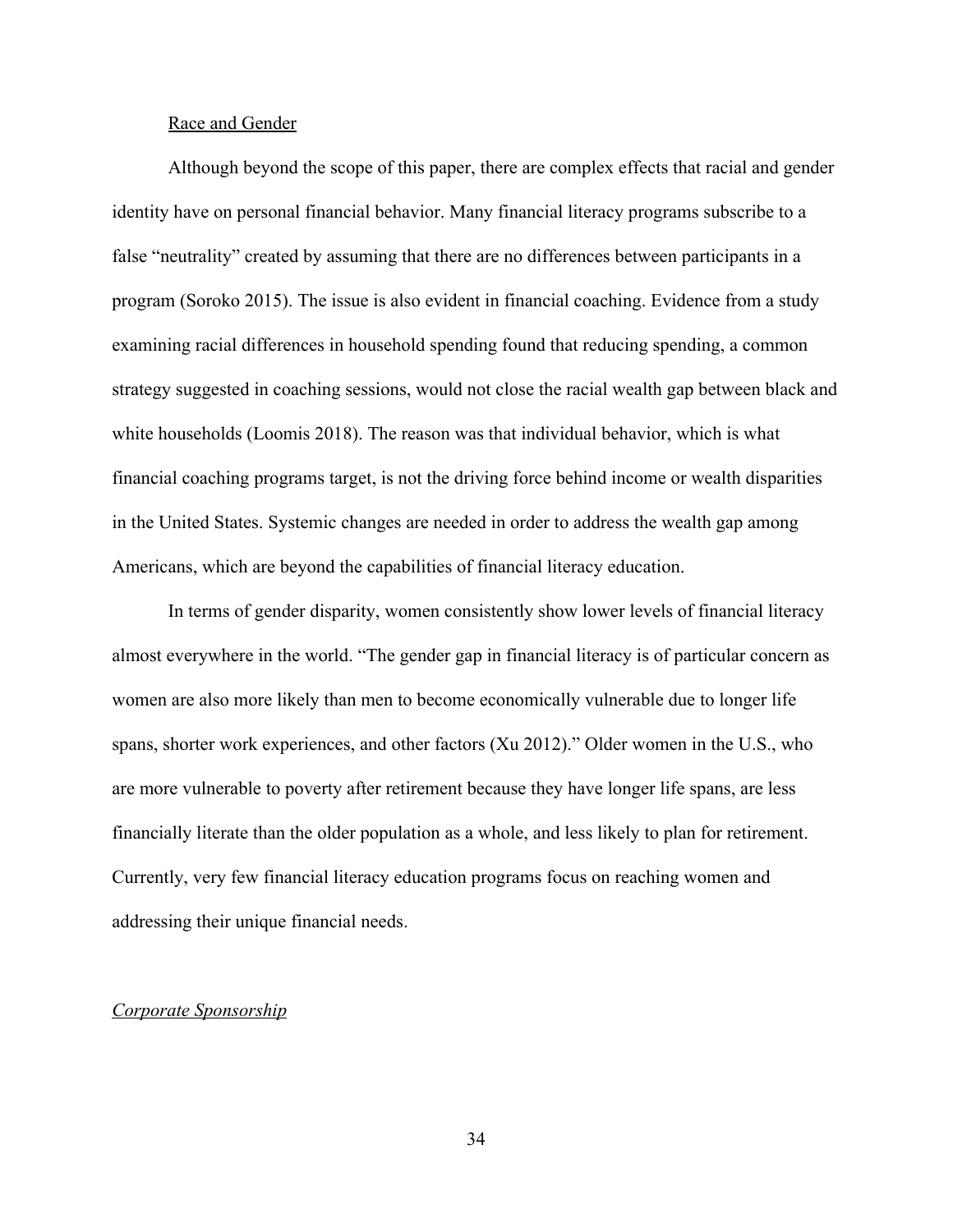Financial education programs are offered by governments, nonprofits, and financial institutions. Some of the largest facilitators of financial literacy are financial institutions. However, sponsored financial literacy may not always have the consumer's best interests in mind. For example, in a study on the results on financial literacy that was sponsored by a credit card company, researchers focused on how the programming could increase profitability for the bank, even at the expense of the consumers (Ibarra 2017).

"Many of the financial services marketplace providers offer approaches to financial education that teach students to be effective, reliable, and "safe" consumers of financial services and products. These emphases are not necessarily coterminous with the best interests of individual consumers, and a distinction must be made between holistic financial education and sponsored curricula focused on consumers in the financial services marketplace. Willis (2008) said that 'the advantage in resources with which to reach consumers that financial services firms enjoy puts firms in a better position to capitalize on decision-making biases than educators who seek to train consumers out of them' (McCormick 2009)."

Although financial institutions have vast resources and are capable of funding many financial literacy programs, care should be taken to protect consumers from potentially biased instruction. There should be some oversight on financial literacy programs to ensure programing is truly neutral and beneficial to consumers.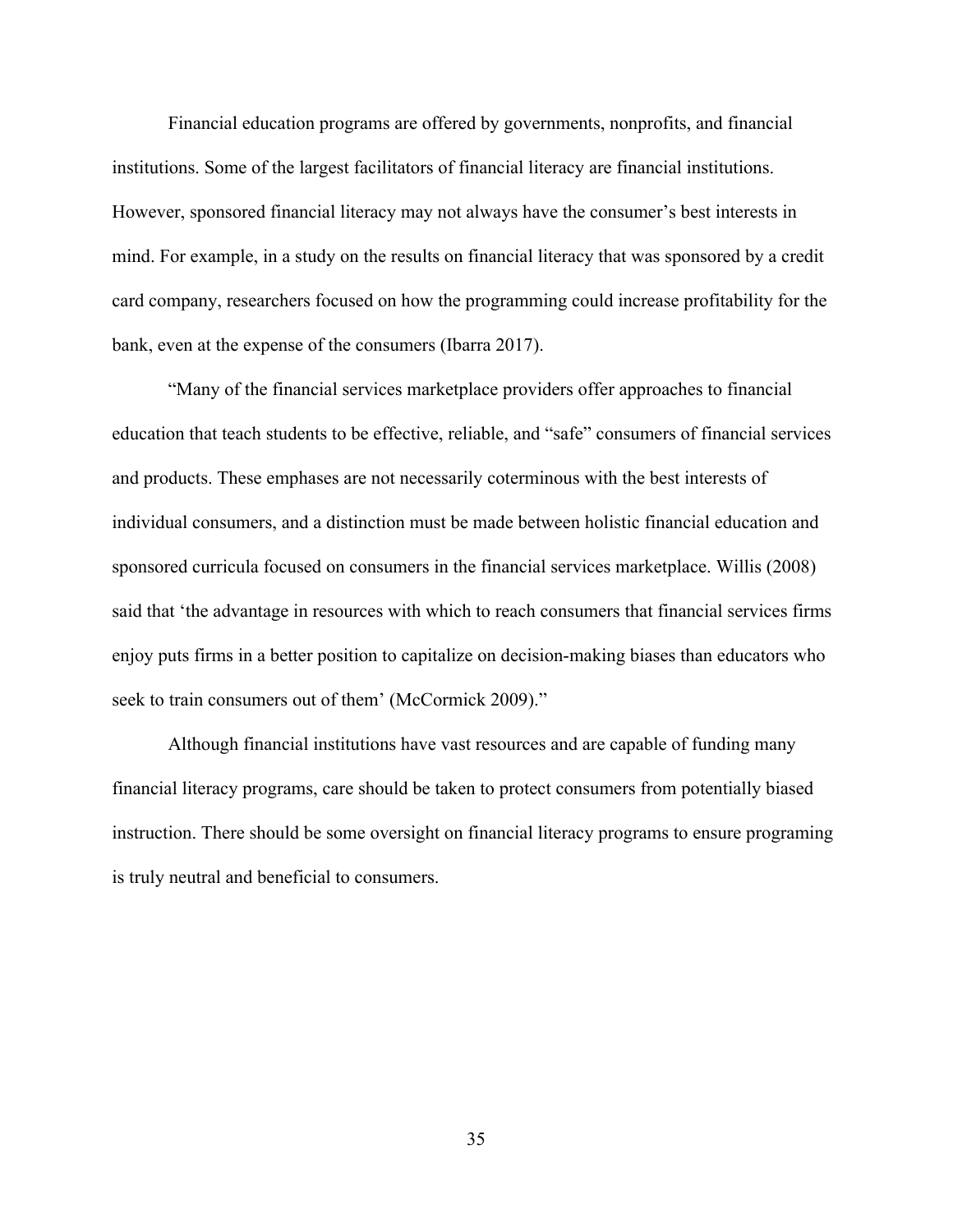#### VI. CONCLUSIONS AND RECOMMENDATIONS

Overall, the prevailing theme is that more research is needed to determine the best course of action when it comes to financial literacy education. The majority of programming decisions today are based upon assumptions, such as the central assumption that more education leads to behavioral changes. However, before more research can be conducted, there must first be a standardized definition for financial literacy that is agreed upon by researchers and policymakers alike.

Based upon the research that has already been conducted, the current environment of financial literacy education is clearly inadequate in a myriad of ways. Firstly, many programs are generalized and focused on targeting younger groups. Although the content of these programs is not standardized, the majority of them focus on generic topics that may not be applicable to all participants. Even when they are they are applicable, the financial literacy classes taken in high school do not have lasting impact on students, who quickly forget the formula for compounding interest and the specific factors that impact a credit score.

Promising research has shown that instead of teaching traditional financial literacy courses in high school, a curriculum that focuses on the practical applications and financial attitudes can be much more effective (Batty 2017). By teaching students financial attitudes, such as how to use debt effectively, and giving them a setting to apply those new concepts, such as in a simulated classroom economy, it heightens engagement and builds associations that last longer than a traditional lecture format with little emphasis on application.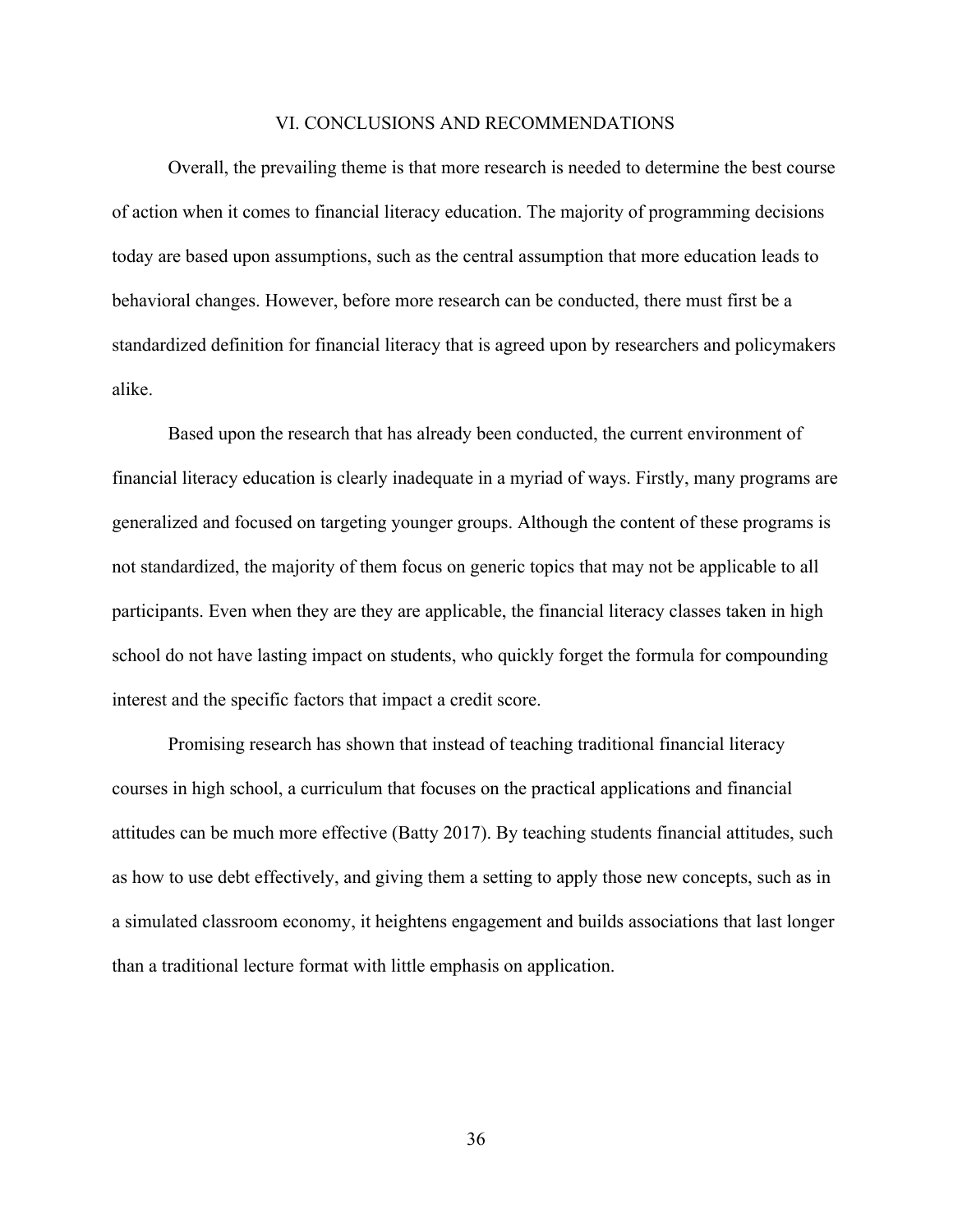Because there is a wealth of free financial literacy solutions available online, one of the most critical lessons for financial literacy in schools is to teach why financial literacy is important, and to empower students to take charge of their own financial futures.

The world of finance is infinitely complex, and consumers have to make extremely difficult decisions that could adversely impact the rest of their lives. This is where the second type of financial literacy, coaching, can help consumers navigate those decisions. By having an impartial guide with a deep understanding of financial topics, consumers can make better decisions and become less susceptible to fraudulent and misleading practices. Financial coaching can also be used to target vulnerable populations such as low income families, minorities, and women.

However, there are still issues with financial literacy education that need to be addressed, such as the retirement savings crisis, overconfidence of consumers, overspending as a result of financial literacy programming, selection bias, low take-up rates and corporate sponsorship. All of these are critical issues that need to be addressed on a national policy level and considered when designing new programs.

Even if financial literacy education was completely reformed to address all of the current issues,"Resource constraints, job loss, disability, discrimination, and natural disasters can prevent consumers from enjoying good financial outcomes no matter how high their literacy and how welfare-enhancing their behaviors (Willis 2009)." Since the financial crisis, financial literacy education has become a bipartisan platform in order to promote soundness of financial markets and the integrity of the U.S. economy. However, at its very best financial literacy is an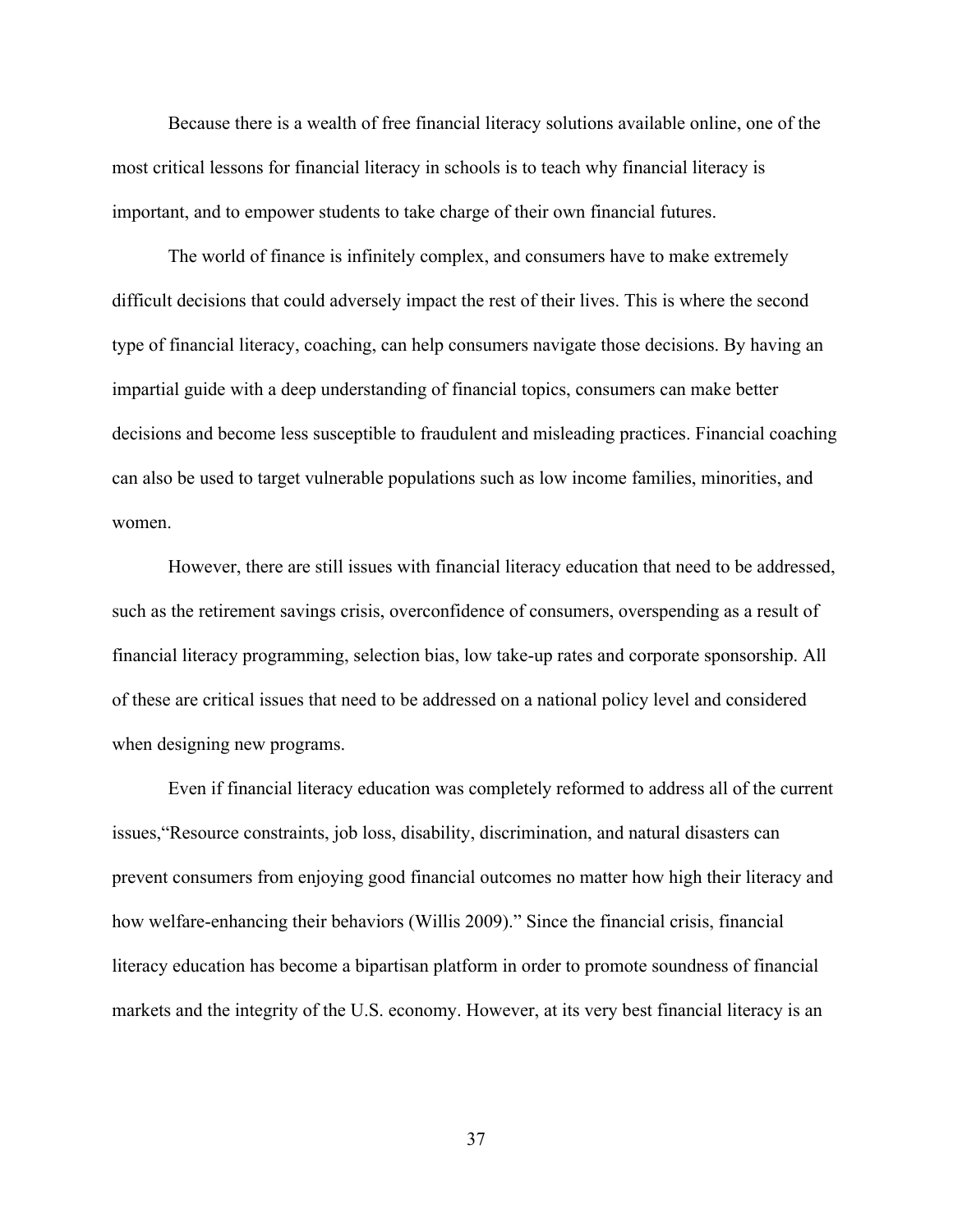important tool to help consumers, but not a sweeping solution to the systemic problem of consumer sophistication in an overly complex financial market.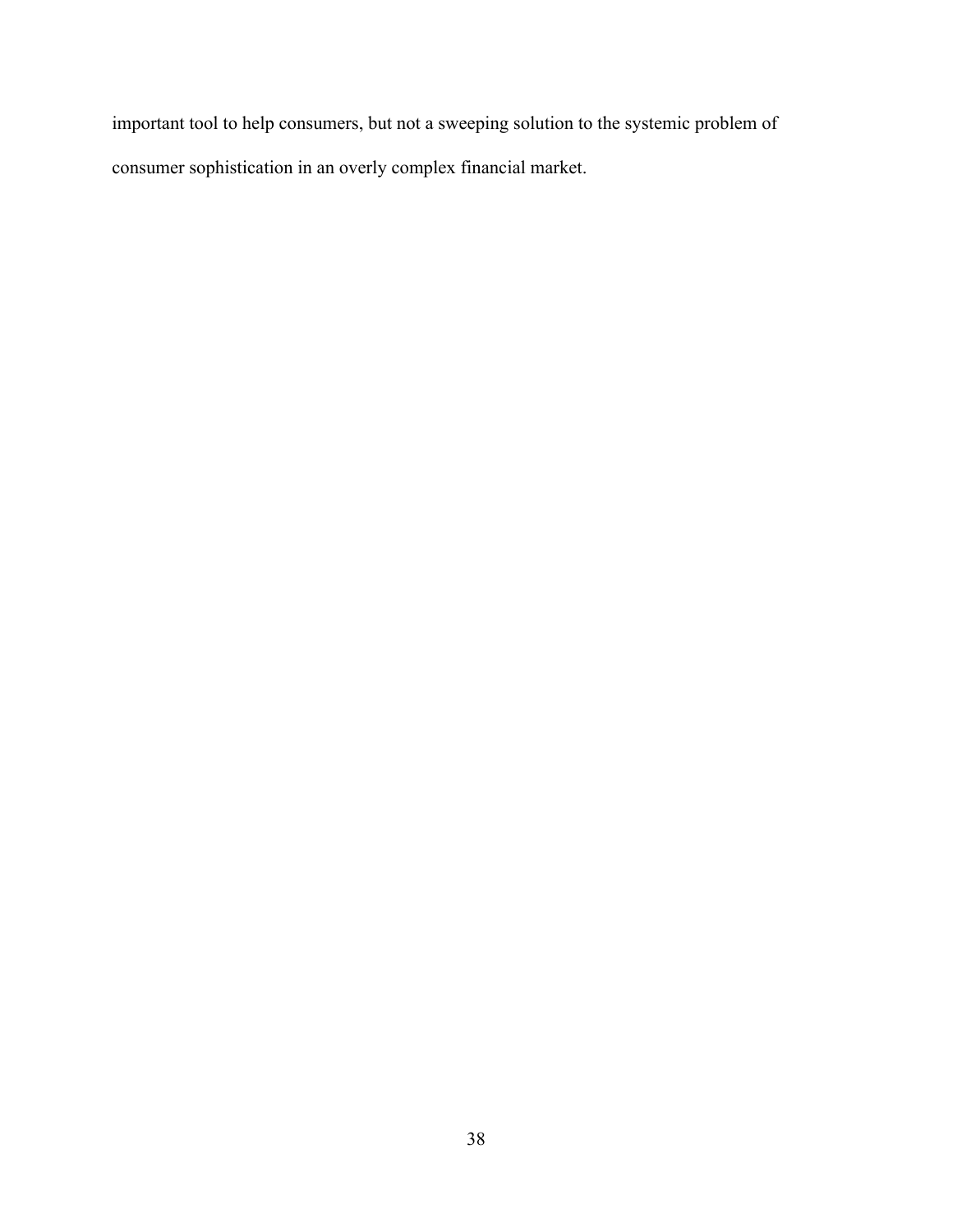#### VII. LIMITATIONS OF STUDY

The main limitation to this study is the lack of high quality, consistent data to support financial literacy initiatives. Multiple literature reviews were incorporated in this paper in order to get as wide a sampling as possible (Peeters 2018, Rajapakse 2017, McCormick 2009). Of the research on financial literacy that has been conducted, the results are often contradictory or inconclusive. Selection bias, as discussed earlier, also needs to be addressed in the body of researching going forward.

#### VIII. AREAS OF FURTHER STUDY

As highlighted throughout this paper, there are many potential areas for further study. The current environment of financial literacy is built upon many assumptions, one of the most integral is the fact that increased education has a positive impact on behavior. The causal aspect of the relationship between financial knowledge and corresponding financial behavior remains one of the largest gaps in the literature on financial education (Verma 2017).

There are numerous aspects of financial literacy that need further investigation, especially those highlighted earlier in this paper such as the effect of financial literacy education on spending habits and the influence of corporate sponsorship. More analysis is needed on the potential policy changes to protect consumers, with a focus on proven methods as opposed to assumptions.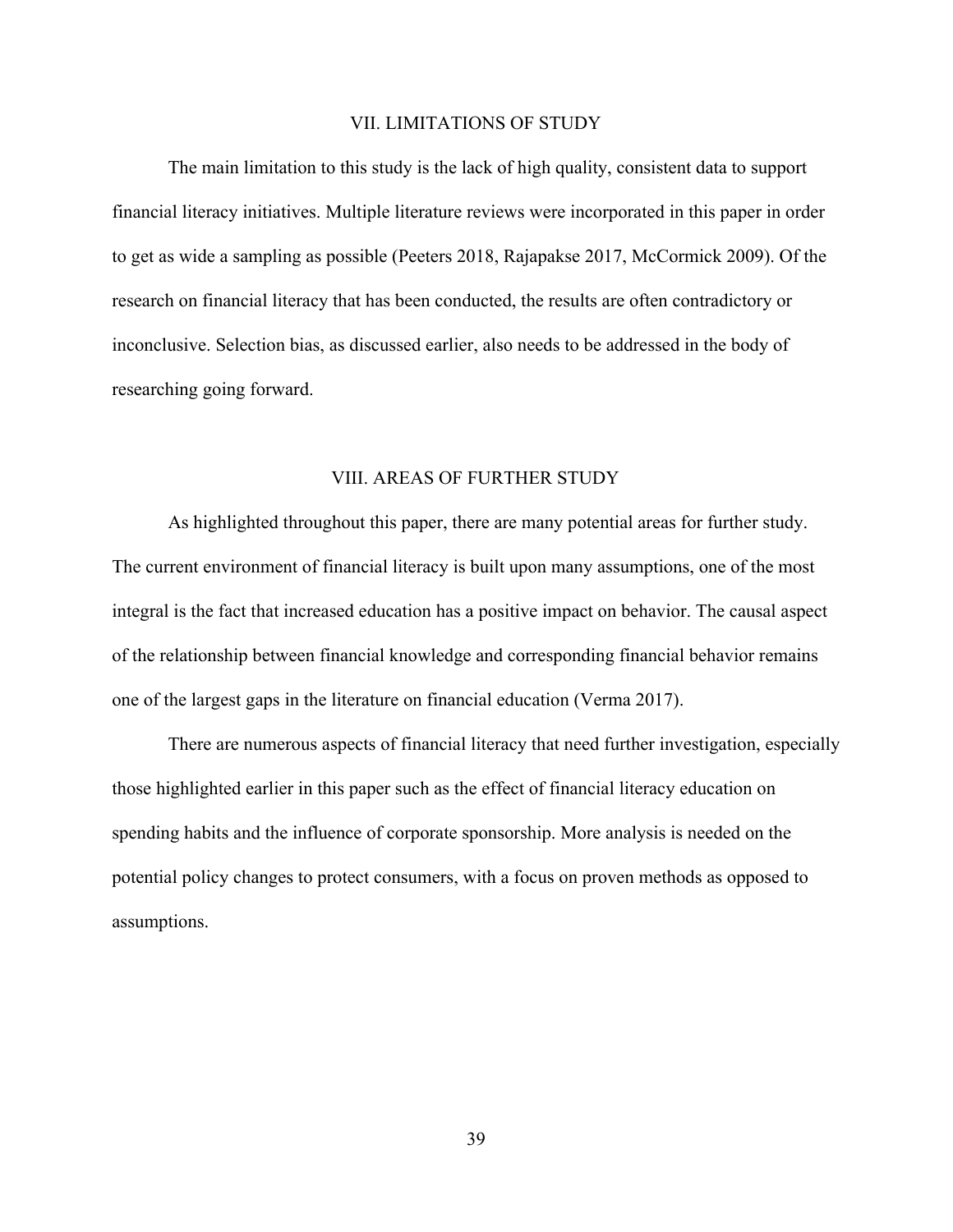#### IX. REFERENCES

"2018 Survey of the States." *Council for Economic Education*, 2018,

www.councilforeconed.org/policy-and-advocacy/survey-of-the-states-2/.

Batty, Michael, et al. *Experiential Financial Literacy: A Field Study of My Classroom Economy*. Apr. 2017

Bover, Olympia, et al. "The Impact of High School Financial Education on Financial Knowledge and Choices: Evidence from a Randomized Trial in Spain, by Olympia Bover; Laura Hospido; Ernesto Villanueva." *51st Annual Transportation Research Forum, Arlington, Virginia, March 11-13, 2010*, Transportation Research Forum, 2 Feb. 2018, ideas.repec.org/p/bde/wpaper/1801.html.

Brown, Meta, et al. *Financial Education and the Debt Behavior of the Young*. Federal Reserve Bank of New York, Sept. 2013,

www.newyorkfed.org/medialibrary/media/research/staff\_reports/sr634.pdf.

Farinella, Joseph, et al. "THE IMPACT OF FINANCIAL EDUCATION ON FINANCIAL

LITERACY AND SPENDING HABITS." *IABPAD*, 22 June 2017, www.iabpad.com/the-impact-of-financial-education-on-financial-literacy-and-spe

nding-habits/.

Huston, Sandra J. "Measuring Financial Literacy." *The Canadian Journal of Chemical Engineering*, Wiley-Blackwell, 1 June 2010,

onlinelibrary.wiley.com/doi/full/10.1111/j.1745-6606.2010.01170.x.

Ibarra, Gabriel, et al. "Learning the Impact of Financial Education When Take-up Is Low." *Gujarat - Poverty, Growth, and Inequality (English) | The World Bank*, The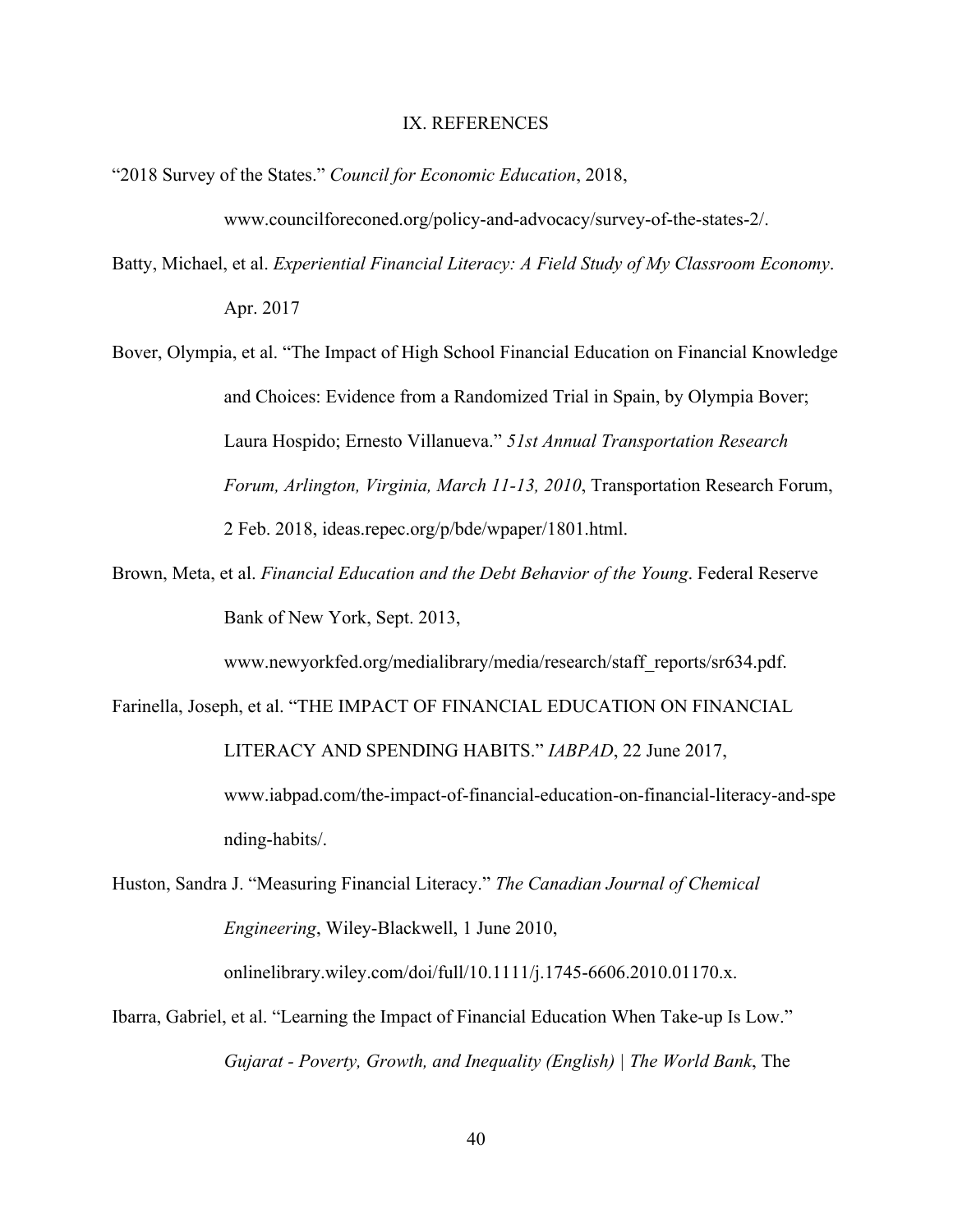Worldbank, 7 Nov. 2017,

documents.worldbank.org/curated/en/366421510084807543/Learning-the-impactof-financial-education-when-take-up-is-low.

Loomis, Jessa M. "Rescaling and Reframing Poverty: Financial Coaching and the Pedagogical Spaces of Financial Inclusion in Boston, Massachusetts." *NeuroImage*, Academic Press, 28 June 2018,

www.sciencedirect.com/science/article/pii/S0016718518301878.

Mandell, Lewis, and Linda Klein. "The Impact of Financial Literacy Education on Subsequent Financial Behavior." *By Jikun Huang, Ruifa Hu, Scott Rozelle, Fangbin Qiao, Carl E. Pray :: SSRN*, 27 Feb. 2013,

papers.ssrn.com/sol3/papers.cfm?abstract\_id=2224231.

McCormick, Martha. *The Effectiveness of Youth Financial Education: A Review of the*

*Literature*. Association for Financial Counseling and Planning Education, 2009.

Menard, Martha. "So Many Courses, So Little Progress: Why Financial Education Doesn't Work - And What Does." *By Jikun Huang, Ruifa Hu, Scott Rozelle, Fangbin Qiao, Carl E. Pray :: SSRN*, 11 Jan. 2018,

papers.ssrn.com/sol3/papers.cfm?abstract\_id=3098279.

Myhre, Marina L, and Nicole Watson. *Housing Counseling Works*. U.S. Department of Housing and Urban Development, May 2016,

www.hudexchange.info/resources/documents/Housing-Counseling-Works.pdf.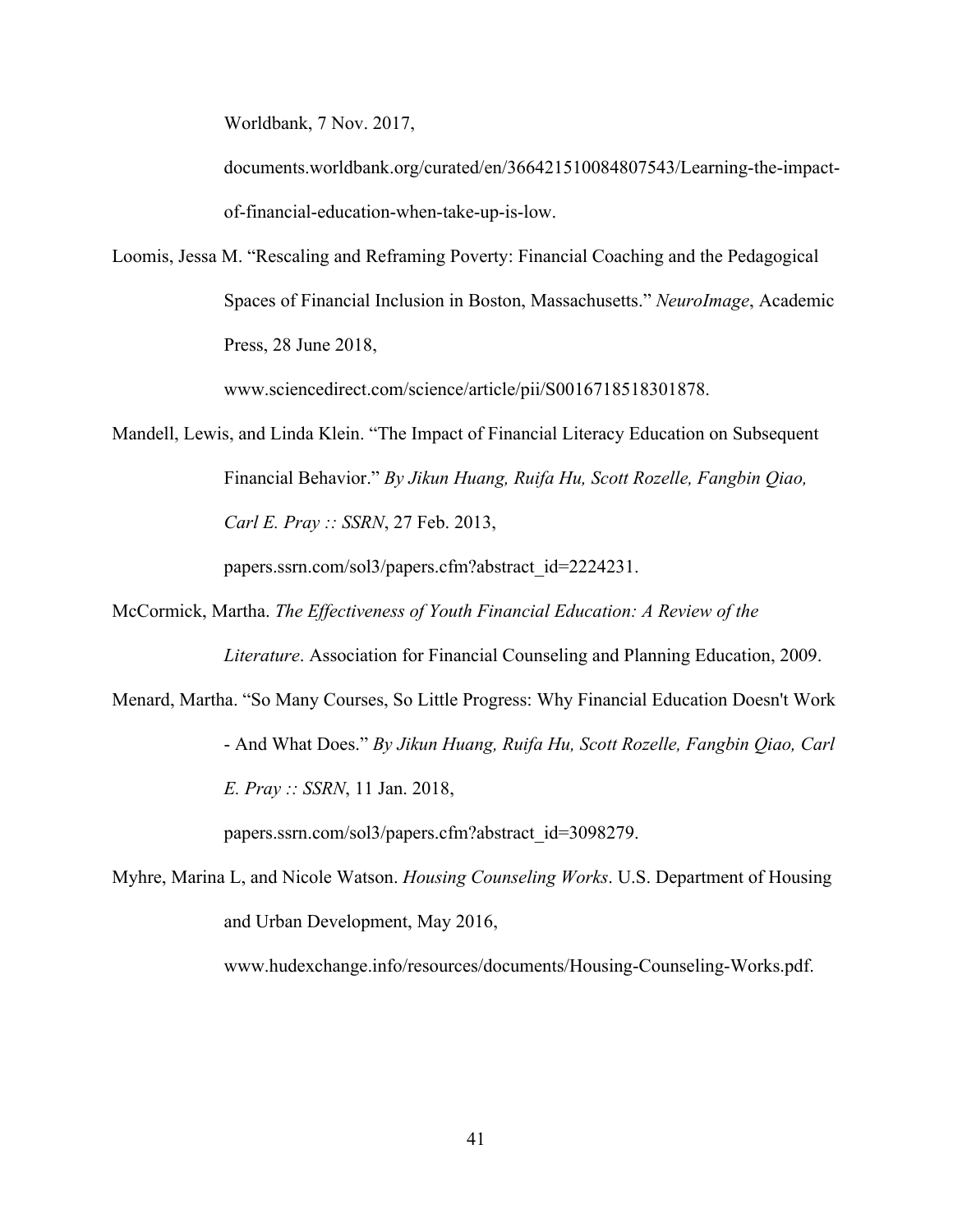Nova, Annie. "Despite the Economic Recovery, Student Debtors' 'Monster in the Closet' Has Only Worsened ." CNBC, CNBC, 27 Sept. 2018,

www.cnbc.com/2018/09/21/the-student-loan-bubble.html.

- Peeters, Nele, et al. "A Systematic Literature Review to Identify Successful Elements for Financial Education and Counseling in Groups." *The Canadian Journal of Chemical Engineering*, Wiley-Blackwell, 29 Jan. 2018, onlinelibrary.wiley.com/doi/abs/10.1111/joca.12180.
- Rajapakse, R. P. C. R. "Financial Literacy A Review." *By Jikun Huang, Ruifa Hu, Scott Rozelle, Fangbin Qiao, Carl E. Pray :: SSRN*, 29 Sept. 2017, papers.ssrn.com/sol3/papers.cfm?abstract\_id=3044195.
- Soroko, Agata. "Poverty in U.S. and Canadian Financial Literacy Curriculum Frameworks: A Critical Discourse Analysis." *Recherche UO Research: Development and Testing of Passive Walking Assistive Exoskeleton with Upward Force Assist*, Université D'Ottawa / University of Ottawa, 1 Jan. 1970, ruor.uottawa.ca/handle/10393/33394.
- "The Importance of Financial Education." *ORGANISATION FOR ECONOMIC*

*CO-OPERATION AND DEVELOPMENT*, 28 July 2006,

www.oecd.org/finance/financial-education/37087833.pdf.

Verma, Rahul. "Role of Self Deception, Overconfidence and Financial Aliteracy in Household Financial Decision Making." *Jhetpopen*, 2017, www.na-businesspress.com/JABE/JABE19-8/VermaR\_abstract.html.